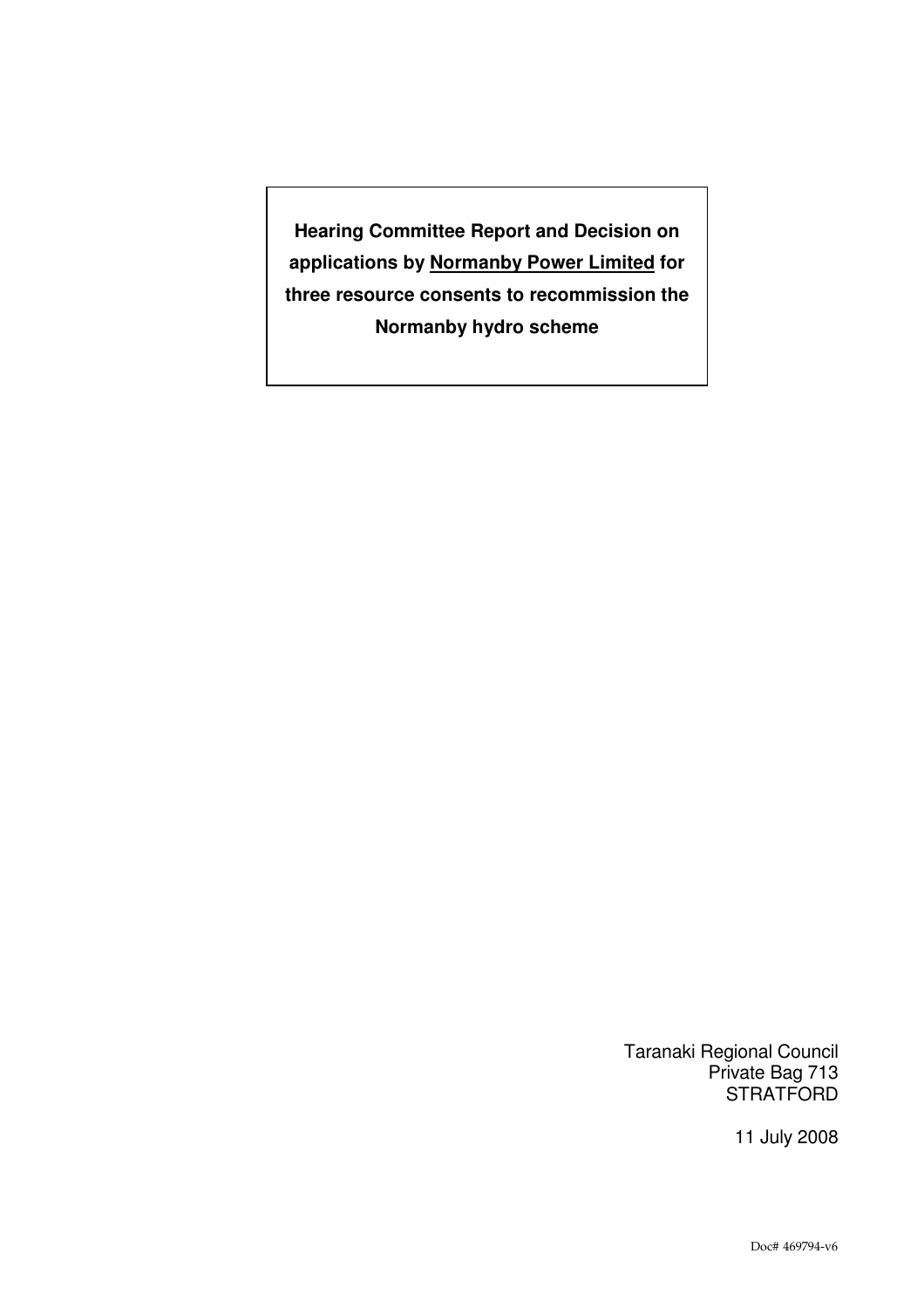# **Report and decision of a Committee of the Taranaki Regional Council which heard, commencing at 9.00 am on 9 June 2008 at the Taranaki Regional Council offices, Stratford, three resource consent applications by Normanby Power Limited.**

The applications relate to the damming of water, taking and use water, and use of a weir and ancillary structures in the Waingongoro River for hydroelectric generation purposes. The applications, made in accordance with the Resource Management Act 1991 ("the Act"), were lodged with the Taranaki Regional Council and referenced as 3554, 3555 and 4558.

| <b>Present:</b>                  | <b>Taranaki Regional Council Committee</b> |                                        |  |  |
|----------------------------------|--------------------------------------------|----------------------------------------|--|--|
|                                  | Cr David Lean [Chairperson]                |                                        |  |  |
|                                  | Cr Moira Irving                            |                                        |  |  |
|                                  |                                            |                                        |  |  |
| <b>Applicant:</b>                | <b>Normanby Power Limited</b>              |                                        |  |  |
|                                  | <b>Greg Scott</b>                          | Applicant                              |  |  |
|                                  | <b>Jim Scott</b>                           | Applicant                              |  |  |
|                                  | <b>Garry Venus</b>                         | Consultant                             |  |  |
|                                  | John Auld                                  | Legal Counsel                          |  |  |
|                                  |                                            |                                        |  |  |
| <b>Consent Authority:</b>        | <b>Taranaki Regional Council</b>           |                                        |  |  |
|                                  | Colin McLellan                             | <b>Consents Manager</b>                |  |  |
|                                  | Kimberley Hope                             | Scientific Officer                     |  |  |
|                                  | Fiona Jansma                               | Scientific Officer                     |  |  |
|                                  | Darlene Ladbrook                           | Senior Consents Administration Officer |  |  |
|                                  | Janette Harper                             | <b>Consents Administration Officer</b> |  |  |
|                                  |                                            |                                        |  |  |
| <b>Submitters in attendance:</b> |                                            |                                        |  |  |
|                                  | Ruahine Whitewater Canoe Club              | <b>Craig Peters</b>                    |  |  |
|                                  | Fish and Game New Zealand                  | <b>Allen Stancliff</b><br>Daren Smith  |  |  |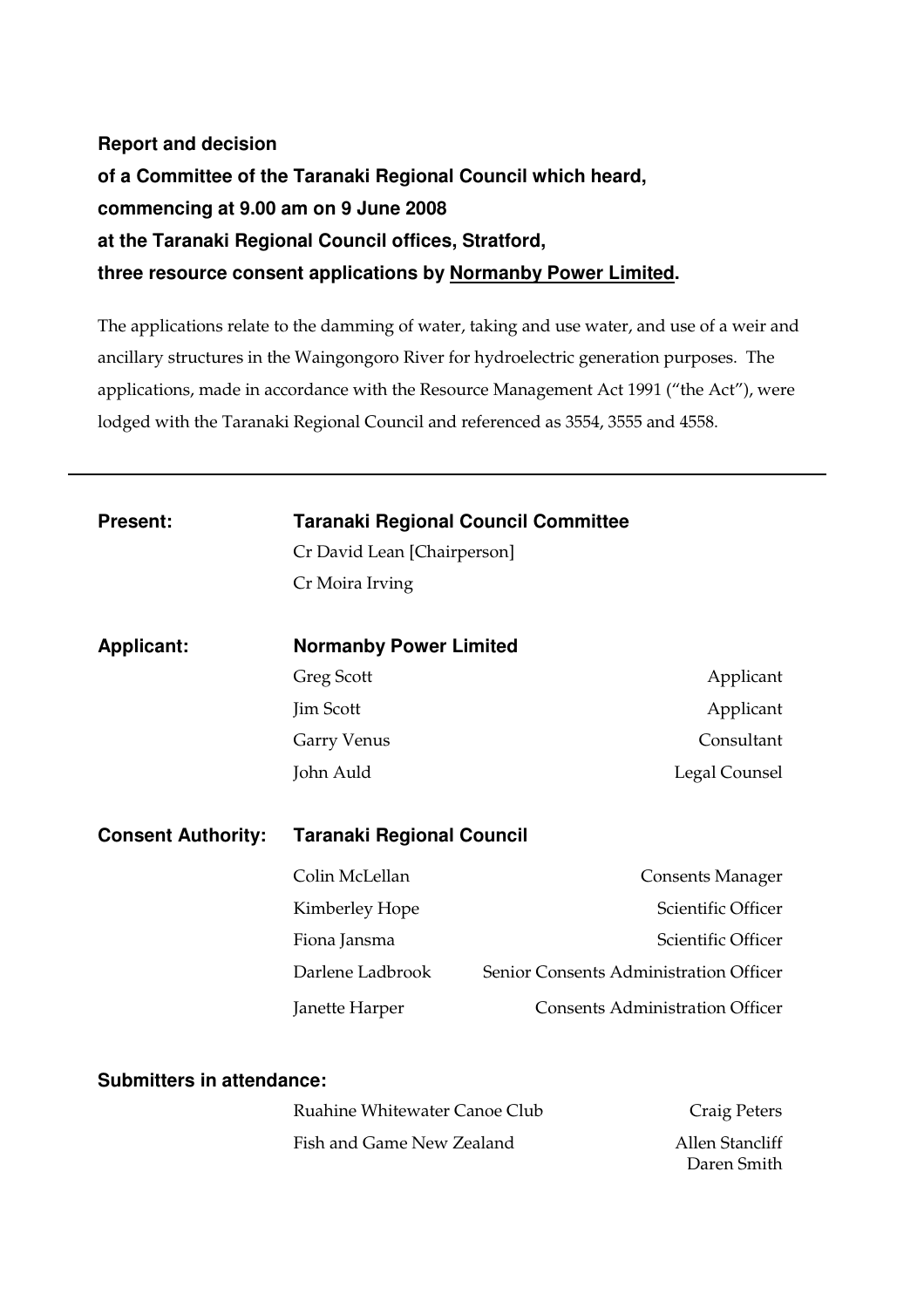| NZ Recreational Canoeing Association                     | Nick Collins                 |
|----------------------------------------------------------|------------------------------|
| New Plymouth Kayak Club Inc                              | Nick Collins                 |
| Okahu/Inuawai & Kanihi Umutahi me etehi Hapu Mere Brooks |                              |
| Kaitiaki Adventures                                      | Chris Luke                   |
| Bryan Morris                                             | Scott Grieve [legal counsel] |
| Director General of Conservation                         | Logan Brown                  |

## **Submitters not in attendance:**

Riverside Trust & Mack Transport Limited Parininihi Ki Waitotara Incorporation Auckland University Canoe Club Paul Laurence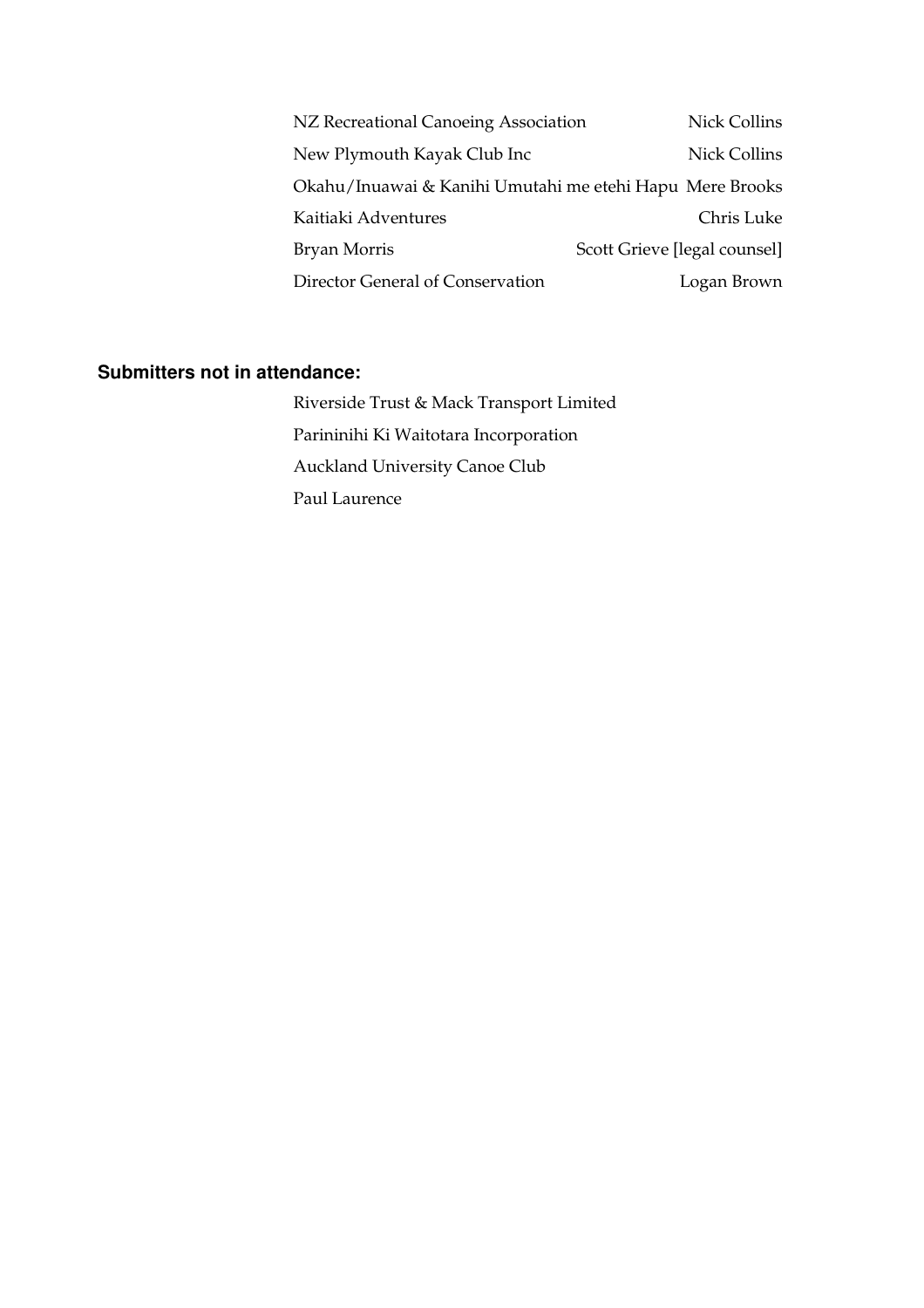# **Description of Proposed Activity**

- 1. Normanby Power Limited ['NPL'] proposes to recommission the Normanby Power Hydroelectric Scheme on the Waingongoro River, located on Normanby Road, Okaiawa, using a combination of existing infrastructure and modern equipment.
- 2. Normanby Power Limited has lodged three applications with the Taranaki Regional Council [Council] for the proposal:
	- Application 3554 [consent 2299-3]: to dam the Waingongoro River with a 6 metre [m] high concrete weir for hydroelectric power generation purposes [Water Permit];
	- Application 3555 [consent 6558-1]: to take and use water from the Waingongoro River for hydroelectric power generation purposes [Water Permit]; and
	- Application 4558 [consent 7078-1]: to erect, place, use and maintain a concrete weir and ancillary structures in the Waingongoro River; and to undertake excavation and disturbance of the river bed that is directly associated with that activity, for hydroelectric power generation purposes [Land Use Consent].
- 3. The original Normanby scheme was commissioned on the Waingongoro River in 1902, and operated until 1967 when it was abandoned after several major flood events. The scheme is located approximately 2.5-3 km east of Okaiawa, and about 3- 3.5 km northwest of Normanby.
- 4. The scheme, centred on a 3.1 km long meandering loop of the Waingongoro River [the Normanby Loop], used a 33 m wide and 6m high weir on the northern side of Normanby Road to divert water via a 1.8 m diameter tunnel to the powerhouse on the southern side of the road. The water was then discharged from the powerhouse back in to the Waingongoro River [Figure 1].
- 5. The new scheme would essentially be the same as the old one. The proposed recommissioning would involve taking water from the pond behind the weir, through a new screened intake structure to the existing tunnel, which would be relined. From the tunnel, which crosses under Normanby Road, water would enter a penstock and be discharged, back into the Waingongoro River approximately 3.1 km downstream from where it was taken.
- 6. The Council received applications 3554, 3555 and 4558 on 10 February 2005, accompanied by an Assessment of Environmental Effects [AEE] prepared by NPL's consultant MWH. Application 3554 is to renew an existing consent, and applications 3555 and 4558 are for new consents. Processing of all the applications was delayed under section 37A(2)(b) of the Act on 10 February 2005 to allow NPL to undertake additional consultation with interested and affected parties.
- 7. Following a review of the AEE, further information was also requested on 26 September 2005 pursuant to section 92 of the Act, and resulted in a revised AEE prepared by NPL's consultant, ArgoEnvironmental Limited [Normanby Power Ltd, 2006], being submitted on 21 December 2006 and further additional information regarding fish passage provided on 27 March 2007.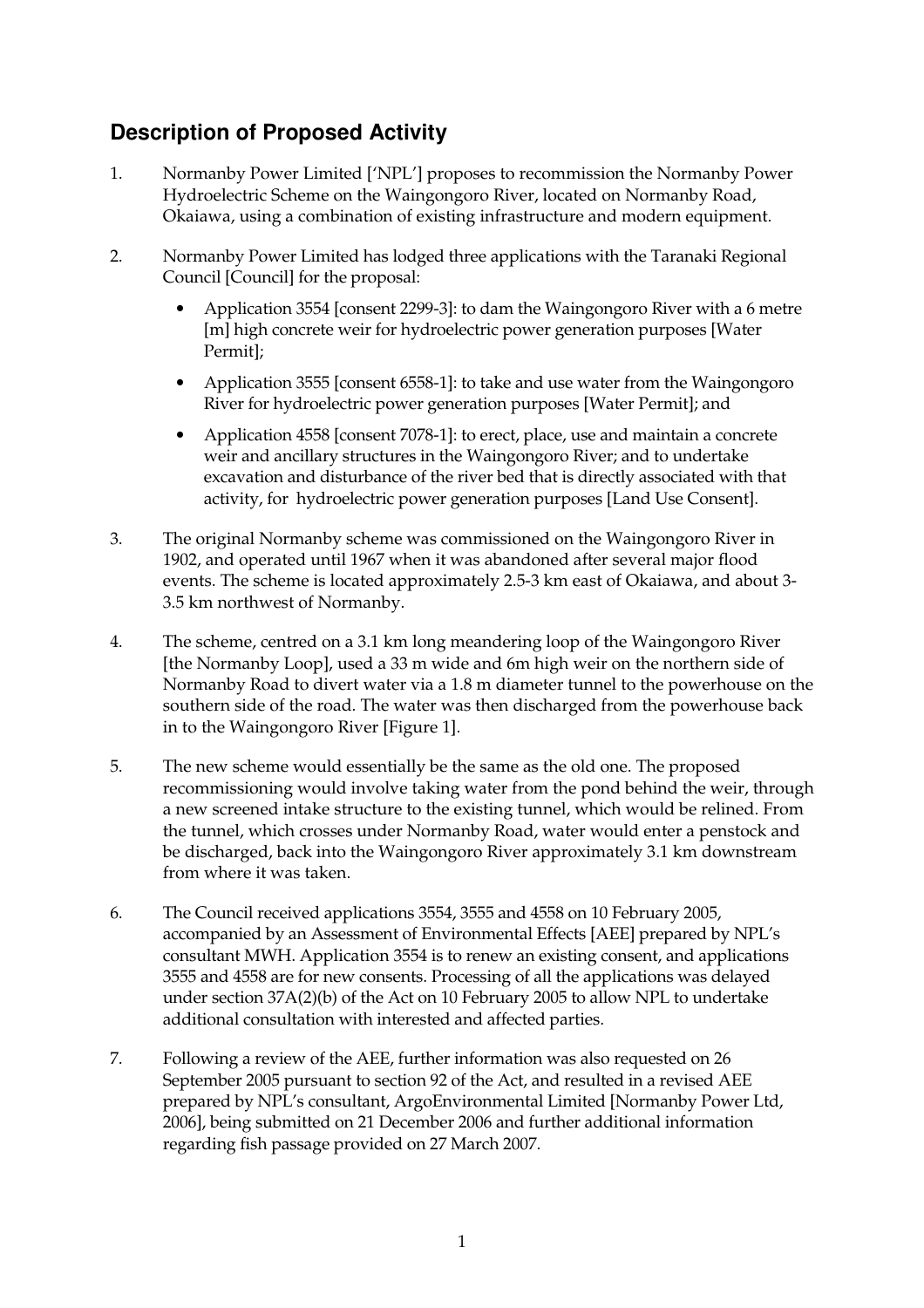

**Figure 1** Location and key features of the Normanby Power Ltd hydro-electric scheme

- 8. After notification NPL modified their application to include the provision of a residual flow of 3 m<sup>3</sup>/s over the weir at all times that the flow exceeded that rate.
- 9. Following discussions on requirements for landuse consents, the applications were deferred [in accordance with section 91 of the Act], on 9 May 2007, to determine if further applications were required to be lodged with the South Taranaki District Council [STDC]. STDC granted a certificate of compliance for those aspects of the NPL proposal under their jurisdiction on 7 August 2007.
- 10. STDC is also responsible for any dam safety considerations under the Building Act for the weir.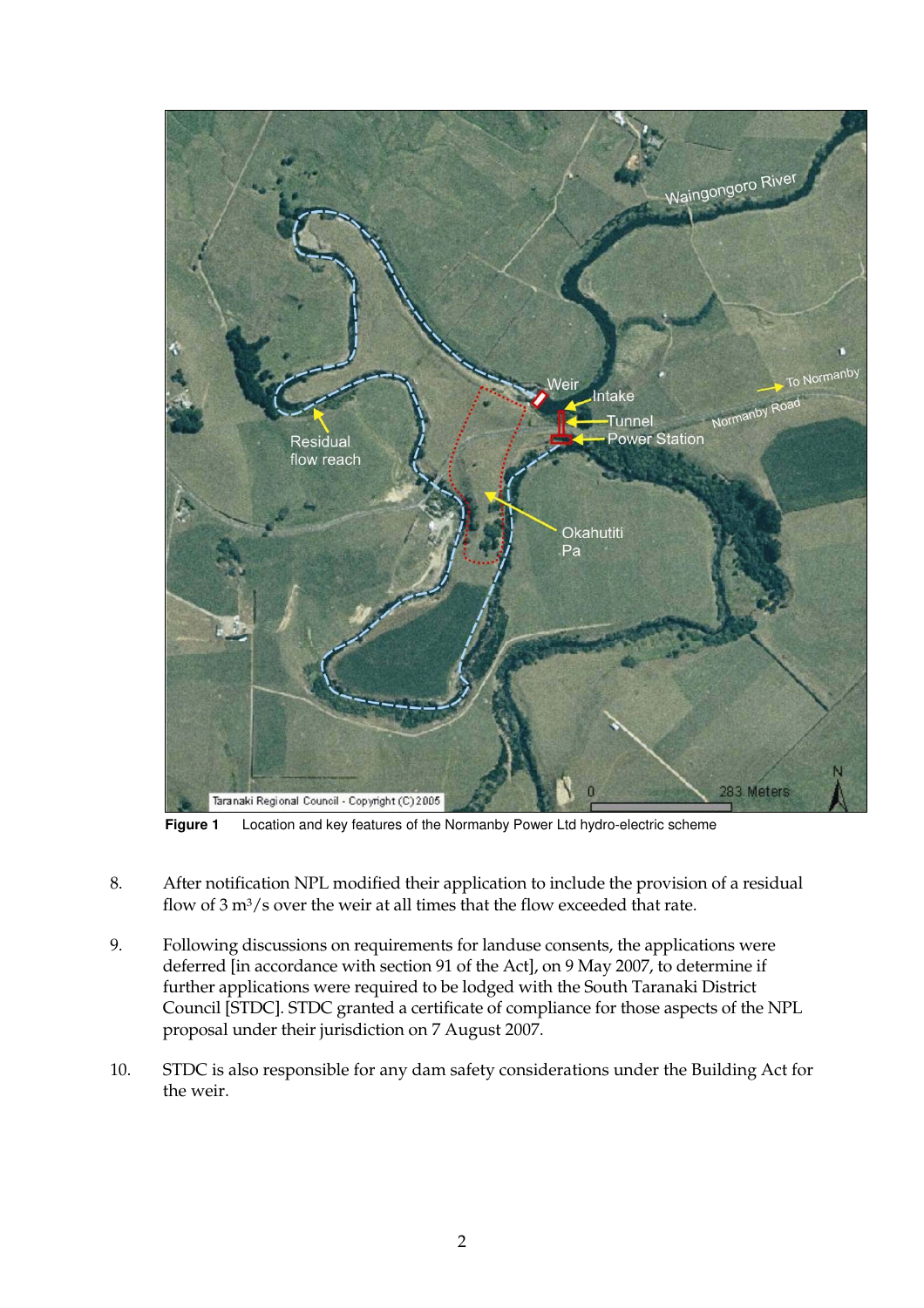# **Regional Plan Rules Affected**

- 11. The *Regional Fresh Water Plan for Taranaki* [RFWP] details Council policies in relation to fresh water. The RFWP has been operative since 2001. The RFWP is the statutory document containing Council policy and rules in relation to fresh water under the Act.
- 12. Application 3554 relates to the damming of the Waingongoro River and is a discretionary activity under Rule 20 of the RFWP.
- 13. Application 3555 relates to the taking and use of water from the Waingongoro River and is a discretionary activity under Rule 16 of the RFWP.
- 14. Application 4558 relates to the erection, placement, use and maintenance of a concrete dam and ancillary structures in the Waingongoro River and is a discretionary activity under Rule 64 of the RFWP.

# **Notification and Submissions Received**

15. The application was publicly notified on 18 August 2007 in accordance with section 93 of the Act. A total of twelve submissions were lodged, all the submitters except one wished to be heard. All submissions opposed all applications, except that the Auckland University Canoe Club's submission only related to application 3555. Table 1 provides a summary of the submissions and the main issues raised.

| ו שוטו<br><b>Dammary or SabimsSions</b>                        |                                                                                                                                                                                                                                                                                                                                                                                                                                                                                                                                                                                                                                                                                           |  |
|----------------------------------------------------------------|-------------------------------------------------------------------------------------------------------------------------------------------------------------------------------------------------------------------------------------------------------------------------------------------------------------------------------------------------------------------------------------------------------------------------------------------------------------------------------------------------------------------------------------------------------------------------------------------------------------------------------------------------------------------------------------------|--|
| <b>Submitter</b>                                               | <b>Summary of submission</b>                                                                                                                                                                                                                                                                                                                                                                                                                                                                                                                                                                                                                                                              |  |
| Craig Peters/Ruahine<br><b>Whitewater Canoe Club</b><br>[RWCC] | The loss of water over the dam and around the loop of the river to<br>the power station would affect this stretch of river which is held in<br>high regard for recreation and training for kayakers. The submission<br>would be satisfied if water was allowed to continue to flow over the<br>dam face and on down the natural riverbed.                                                                                                                                                                                                                                                                                                                                                 |  |
| Parininihi Ki Waitotara<br>Incorporation [PKW]                 | Are concerned that damming and raising the water level of the<br>Waingongoro River will be caused by the generation, and the<br>application should take into account PKW's upstream riverbank land<br>ownership and the associated cultural significance, to protect PKW's<br>property from flooding and inundation and the destruction of any<br>culturally significant sites. The submission would be satisfied by<br>ensuring that river levels are monitored to avoid land loss or<br>injurious effect to any of the PKW land and culturally significant<br>sites.                                                                                                                    |  |
| Fish and Game New<br>Zealand Taranaki Region                   | The Waingongoro River supports the most popular and productive<br>trout fishery on the Taranaki ring plain. The river is also very highly<br>rated for its recreational uses and values, and for its aesthetic and<br>scenic values. F&GNZ is concerned that the recommissioning of the<br>hydro-electric power station will result in unacceptable adverse<br>effects. Specific concerns related to: residual flow effects; silt<br>discharge during recommissioning and ongoing operation; mortality<br>rates of fish drawn through intake screens and turbines; fish<br>passage; compliance with policies of RFWP; riparian planting.<br>F&GNZ requested the applications be declined. |  |

**Table 1** Summary of submissions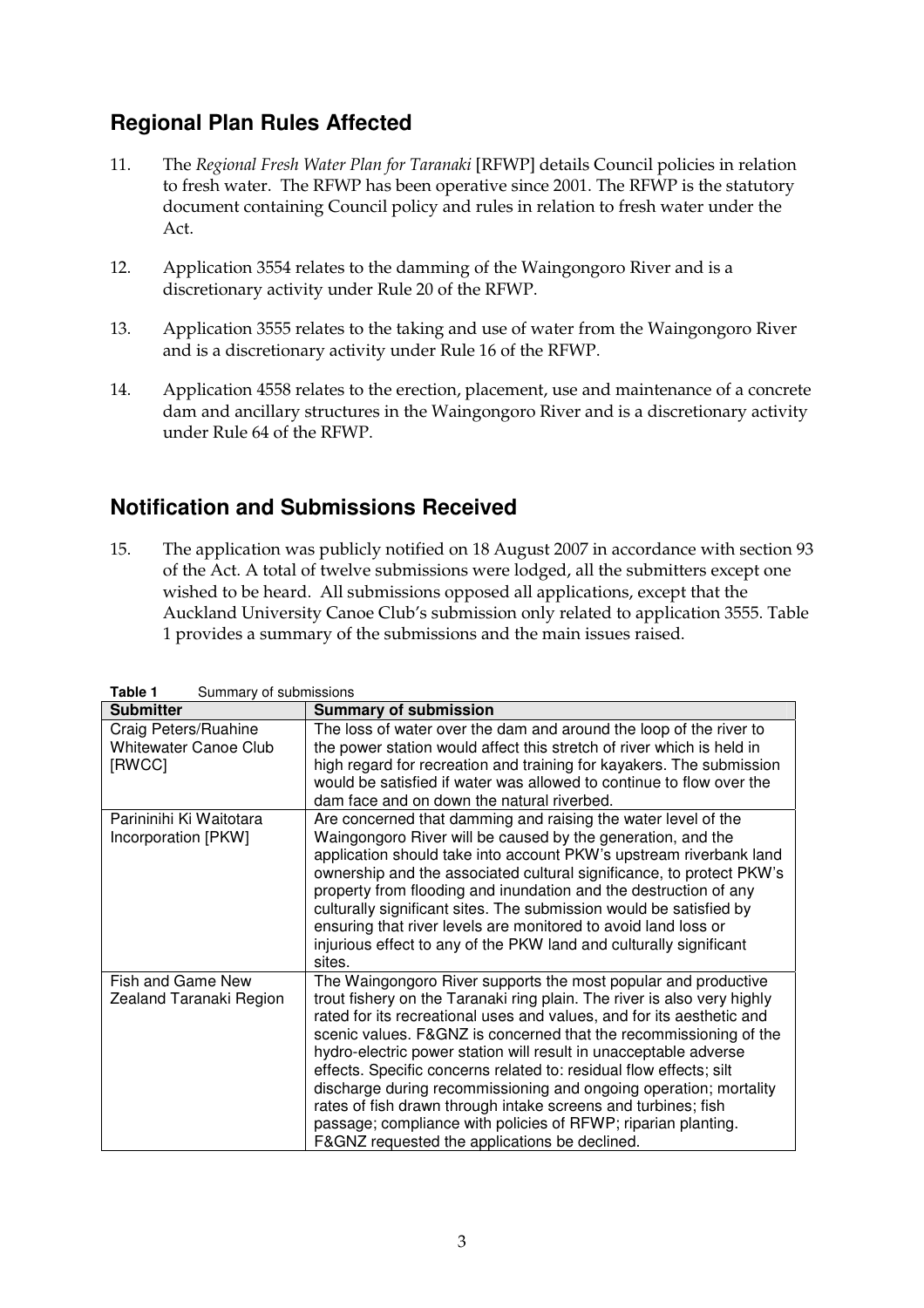| <b>Submitter</b>                 | <b>Summary of submission</b>                                                                                                         |
|----------------------------------|--------------------------------------------------------------------------------------------------------------------------------------|
| <b>Auckland University Canoe</b> | The proposed residual flow will have such a severe impact on the                                                                     |
| Club Inc. [AUCC]                 | white-water features of the Waingongoro River that it will no longer                                                                 |
|                                  | be usable as a recreational resource. Progressive regrading and                                                                      |
|                                  | mobilisation of large volumes of silt deposited further upstream,                                                                    |
|                                  | resulting in the river running dirty for months. This would have an                                                                  |
|                                  | adverse effect on the enjoyment of this section and may negatively                                                                   |
|                                  | impact on the safety of kayakers on the river which rely on clarity to                                                               |
|                                  | identify hazards.                                                                                                                    |
|                                  | AUCC would like the white-water characteristics of the Waingongoro                                                                   |
|                                  | River to be preserved in their present state.                                                                                        |
| NZ Recreational Canoeing         | The effect the power scheme will have on recreational use of the                                                                     |
| <b>Association [NZRCA]</b>       | Waingongoro River, especially kayaking. The submission would be                                                                      |
|                                  | satisfied by ensuring there will be adequate periods during which                                                                    |
|                                  | natural flows will be available to kayakers and other river users so as                                                              |
|                                  | to maintain the river's value as a recreational destination.                                                                         |
| Okahu/Inuawai & Kanihi           | This river is of cultural significance to Hapu, whanau, and Marae of                                                                 |
| Umutahi me etehi Hapu            | the area and the proposed dam site and utilities will be on Wahi                                                                     |
|                                  | Tapu lands and sites. Concerned with: the destruction of historical                                                                  |
|                                  | Pa sites for money; roads in the area destroy areas of significance;                                                                 |
|                                  | the river is source to many indigenous fauna and flora, traditional kai                                                              |
|                                  | sources & gathering places; detrimental and cumulative effects                                                                       |
|                                  | (actual and potential) to cultural integrity and natural environment;                                                                |
|                                  | and the proposed duration of the consents.                                                                                           |
| New Plymouth Kayak Club          | The effects on amenity values have not been assessed, are not less                                                                   |
| Inc [NPKC]                       | than minor and can be mitigated. The submitter considers that                                                                        |
|                                  | negotiation to share this resource may be possible.                                                                                  |
| Kaitiaki Adventures              | The establishment of the power station, landuse and reconstruction                                                                   |
|                                  | of the power station, and water allocation will have a direct and huge                                                               |
|                                  | impact on the Company's dam dropping business. The submission                                                                        |
|                                  | would be satisfied if the submitter were able to have continual                                                                      |
|                                  | access to the river, dam and water flow.                                                                                             |
| Bryan M Morris                   | In principal the concept of utilising the existing structure for the                                                                 |
|                                  | generation of power is supported. However, there are concerns                                                                        |
|                                  | about the potential impacts on the submitter's farm operation.                                                                       |
|                                  | Specific concerns relate to: access (full detail of works proposed;                                                                  |
|                                  | anticipated duration of works and ongoing access); weir                                                                              |
|                                  | (clarification on modifications are proposed); further details to                                                                    |
|                                  | determine whether there would be any effects on the farming<br>operation upstream of the weir; riparian planting; sediment (location |
|                                  | of the drying out bund and final deposition location).                                                                               |
|                                  | The submission would be satisfied once NPL has engaged in further                                                                    |
|                                  | discussions with the submitter to determine what impacts there                                                                       |
|                                  | would be on the farm operation and whether NPL could mitigate                                                                        |
|                                  | those impacts satisfactorily.                                                                                                        |
| Christopher Peter Mack &         | To see the area around the dam and Waingongoro River kept in a                                                                       |
| Shona Maree Mack of              | clean and tidy condition. Possibly fenced off to stop people dumping                                                                 |
| <b>Riverside Trust and Mack</b>  | rubbish etc. It will be a great achievement to see the dam being                                                                     |
| <b>Transport Limited</b>         | used once again for generating power. The submitter has some                                                                         |
|                                  | concerns over possible noise from the generator and if river levels                                                                  |
|                                  | get too low while generating, that stock will not cross the river where                                                              |
|                                  | it is not fenced. Also concerned about the condition of the dam wall                                                                 |
|                                  | in years to come in regard to floods and the strength of the structure.                                                              |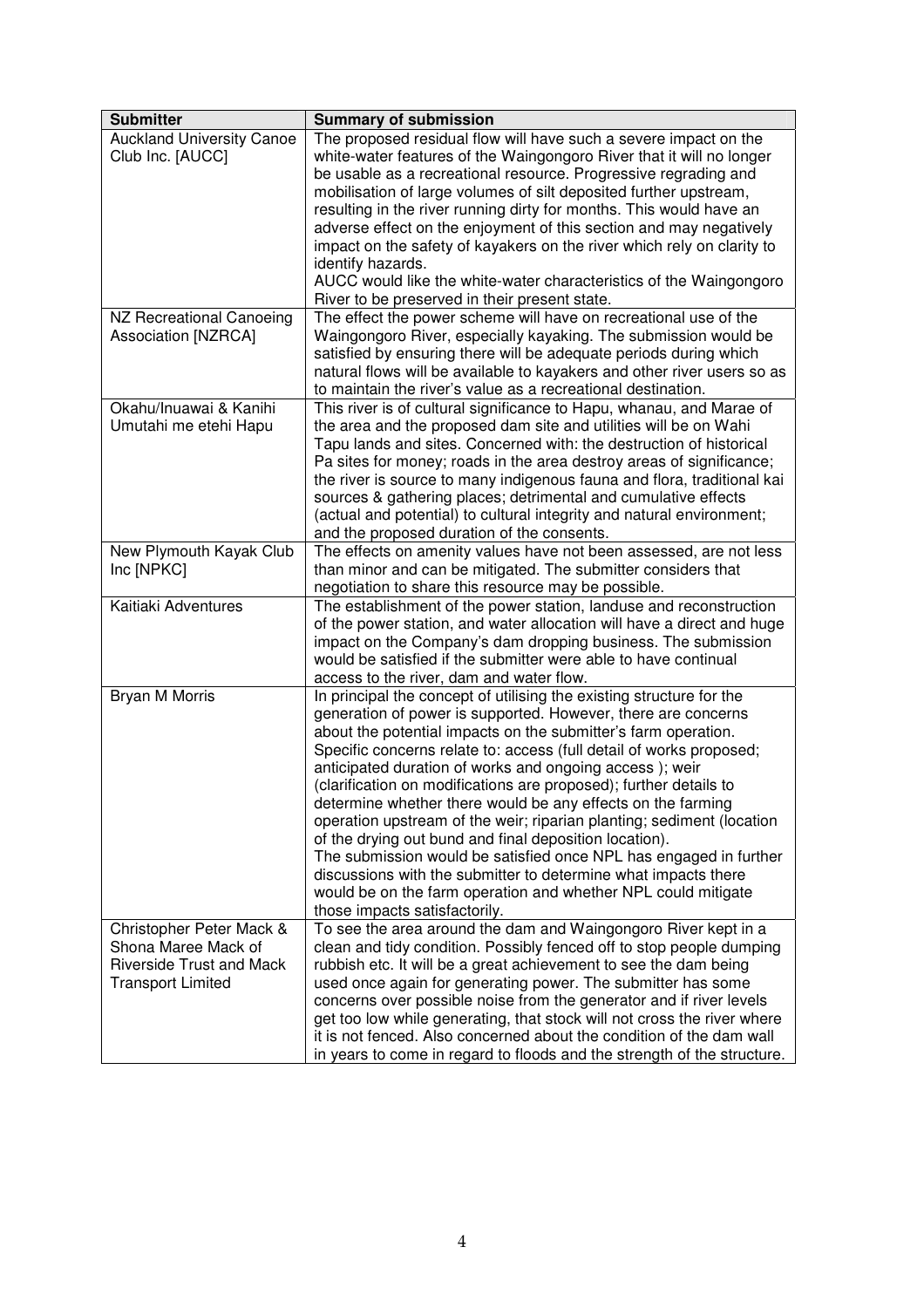| <b>Submitter</b>    | <b>Summary of submission</b>                                          |
|---------------------|-----------------------------------------------------------------------|
| Director General of | The Waingongoro River provides important habitat for native and       |
| Conservation        | introduced fish, and is important for its recreational, aesthetic and |
|                     | scenic values. The application has the potential to adversely affect  |
|                     | the above values and also the natural character of the river and its  |
|                     | margins. Specific concerns include: flow regime and residual flow;    |
|                     | fish passage; water intake screen size; generation start-up and shut- |
|                     | down; release of sediment into the reaches of the loop; the proposed  |
|                     | duration of the consent; compliance with policies and plans.          |
|                     | The submitter seeks the applications be declined.                     |
| Paul Laurence       | For Kaitiakitanga of our natural resources. The applications are      |
|                     | transparent and inappropriate for a river of such 'Mana' and impact   |
|                     | on many variables within our natural resources including on wairua,   |
|                     | physical and sacredness of the site, ecosystems/habitats. The         |
|                     | landuse is contrary to Article II of the Treaty of Waitangi, RMA,     |
|                     | Fisheries Act, and Council directives for the next 10 years. Time to  |
|                     | say no to exploitation of out environment in Taranaki. The submitter  |
|                     | wishes the applications be declined as the environment comes first    |
|                     | and proposed alternative power generation via biomass.                |

#### **Pre-hearing process**

16. Four pre-hearing meetings were held to discuss the applications. Details of the prehearing meetings were reported in the Council Officers' Report and distributed with the hearing agenda.

## **The Hearing**

## **Procedural Matters**

- 17. The Chairperson, Cr David Lean, opened the hearing and introduced the members of the Committee [the Committee] and noted that Cr Tom Cloke had given his apology.
- 18. Cr Lean welcomed the applicant, submitters and Council staff and asked parties to introduce themselves.
- 19. Cr Lean also noted that the Committee had undertaken a site visit on 6 June 2008 and were familiar with the site and its general area.
- 20. Cr Lean outlined the hearing process, noting that submissions would be taken as read, but that submitters were welcome to amplify on any points they wished to. He also noted that the hearing was being recorded.

## **Officers' Report and other information**

21. A report prepared by Council officers, in accordance with section 42A of the Act [the Officers' Report], had been sent to all parties on 5 June 2008. The Officers' Report included a recommendation to issue all of the consents, subject to conditions necessary to mitigate the adverse environmental effects.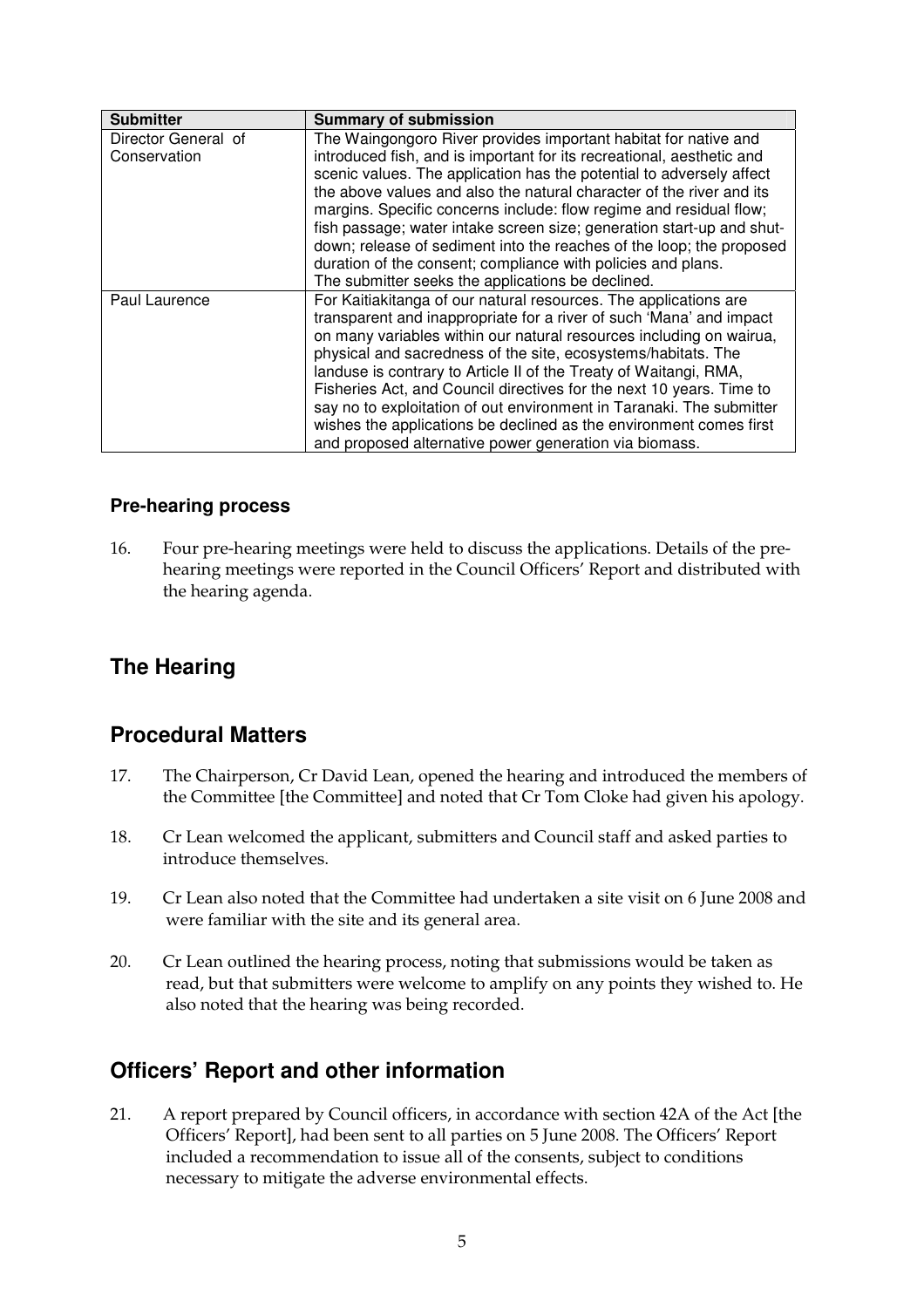- 22. The Officers' Report formed the basis for much of the evidence presented at the hearing. Consent conditions referred to in the evidence are consent conditions recommended in the Officers' Report.
- 23. In addition to the Officers' Report the Committee had been provided with a copy of the application, the assessment of environmental effects report, and further information that in most cases had been provided in accordance with agreements reached at pre-hearing meetings. In addition to the evidence presented at the hearing this information, therefore, was also available to the Committee to assist with determination of the applications.
- 24. Important conditions recommended in the Officers' Report were to mitigate the effects of the reduced flow on the 3.1 km reach between the weir and the power house discharge, known as the 'Normanby Loop'. These recommended conditions confirmed the residual flow of  $3 \text{ m}^3$  /s proposed by the applicant, but also required occasional additional flows to go over the weir to supplement the minimum flow for biological and recreational reasons. These additional flows were:
	- 'flushing flows' if there is a 30 day period when the flow over the weir has not exceeded 14  $m^3/s$ , NPL must allow that flow over the weir at the next opportunity;
	- 'release flows' if there is a 14 day period between 1 December and 31 March when the flow over the weir has not exceeded 6 m3/s, NPL must allow the entire flow [up to a maximum of 6  $\text{m}^3/\text{s}$ ] to pass over the weir for three hours;
	- 'recreational flows' NPL must cease taking for up to three hours up to 12 times per year at the request of the New Zealand Recreational Canoeing Association.

# **Summary of Evidence Heard**

## **Applicant's Evidence**

- 25. **Mr John Auld** [Legal Council for NPL] summarised the history of the scheme, and the applications made by NPL. He submitted that the project utilises a renewable energy resource which would allow the use of natural and physical resources in a way that would enable people to provide for their social, economic, and cultural wellbeing.
- 26. Mr Auld also submitted that the applications also meet the relevant policy matters in section 7 of the Act, including statutory support for "renewable" generation, with even small hydro generators such as the one proposed becoming valuable to avoid the cost of more expensive thermal generation. He submitted that the project has many positive benefits and that the other effects will be largely avoided or at the very least mitigated by the recommended residual flow and flushing flow conditions. He concluded that the consents requested should be granted substantially as recommended.
- 27. **Mr Greg Scott** [Normanby Power Limited] summarised his experience and involvement in a number of hydro schemes in New Zealand. He also provided a description of NPL's proposal.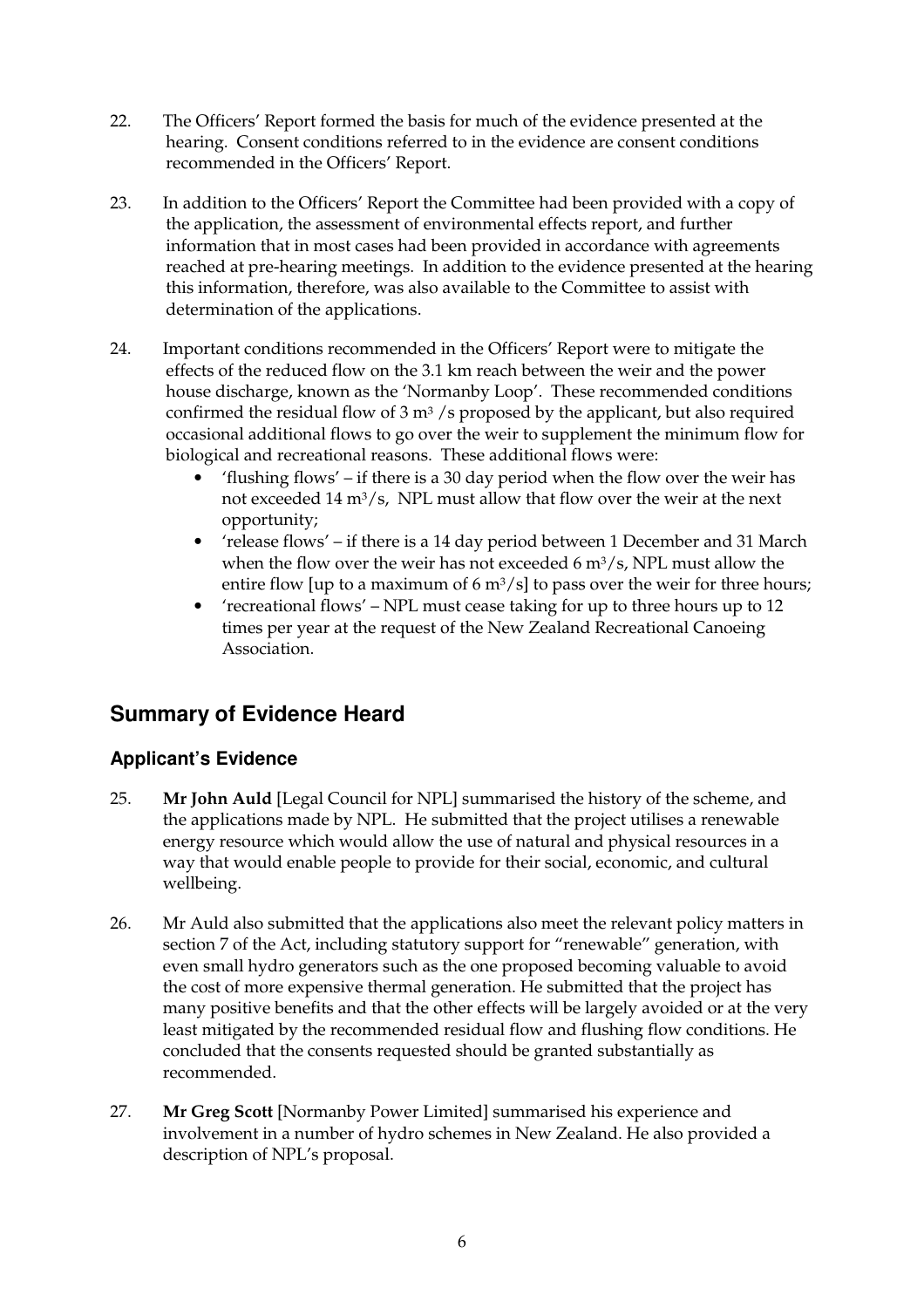- 28. While commenting that matters of access could not be addressed through the consent process, Mr Scott stated that it was NPL's intention to continue to allow access across its land for recreational activities provided that people comply with the company's reasonable safety requirements.
- 29. Mr Scott stated that in general NPL was satisfied with the conditions of consent as recommended in the Officers' Report. However, NPL requested that the condition requiring measurement of the rate of taking be deleted for technical and cost reasons. He stated that the Doppler ultrasonic flow meters of the type required for this situation are reasonably sophisticated and not always reliable for reasons such as water turbidity.
- 30. Mr Scott also requested that the condition requiring electronic measurement and recording of the water level in the fish pass be deleted due to technical and practical difficulties. A water level recorded in the fish pass would require a dedicated power source which would be difficult to provide in a way which is safe and not subject to damage by flood or vandalism. The recorder would require calibration and servicing which would only be feasible with access from the far side [right bank] of the river where the company has no legal access. Further, it is not necessary to install such equipment as an operator will be on site ensuring that the fish pass is operating satisfactorily at all times. This visual inspection will be more reliable in ensuring the entire length of the fish pass is working correctly and not just that a certain volume of water is passing a particular point at the top of the fish pass. Mr Scott considered that the remaining conditions would be more than adequate as they place an on-going obligation on NPL to maintain and monitor the performance of the fish pass.
- 31. **Mr Garry Venus** [ArgoEnvironmental] outlined his experience and involvement in the NPL proposal. Mr Venus outlined the relevant sections of the Act which were applicable to the proposal and highlighted several issues in particular which are discussed below.
- 32. Mr Venus stated that the proposed activities were entirely consistent with the definition of sustainable management [Part II, section 5 of the Act]. Electricity is fundamental to assisting people and communities in providing their social, economic and cultural well being. The management of the proposed activities as set out in the application and supporting material, and as addressed by way of the comprehensive suite of proposed conditions set out in the Officers' Report, will ensure that the life supporting capacity of resources are safeguarded and adverse effects avoided, remedied or mitigated.
- 33. In respect of section 7(b) of the Act, the refurbishment of the Normanby Power Station represents efficient use and development of the physical resources represented by the weir structure itself. Efficiency would be enhanced because the electricity will go straight into the local grid, resulting in next to no line losses [compared to the Transpower grid].
- 34. Mr Venus highlighted the benefits of the proposed scheme with respect to section 7(j) of the Act. The NPL proposal will contribute to meeting New Zealand's increasing electricity demand. Hydro generation is also benign as regards air quality, avoiding the emission of contaminants into the air such as sulphur dioxide, nitrous oxide or carbon dioxide. The project, which would produce 4.3 GWh annually, could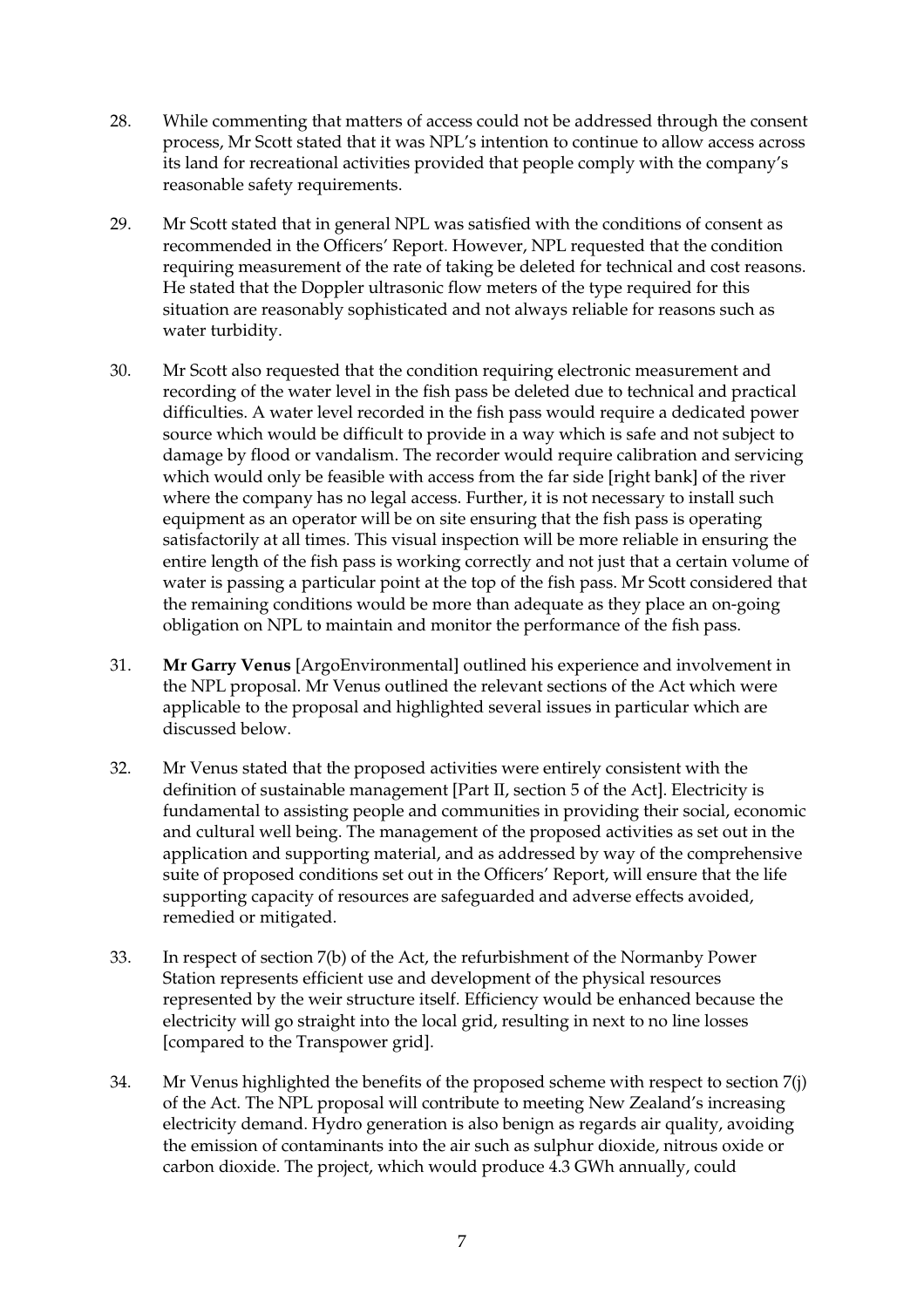theoretically achieve market savings of around \$1.35 million per year [extrapolating from other hydro generation schemes] by enabling from time to time a cheaper form of generation to displace more expensive generation on offer.

- 35. In regard to section 7(i), the proposal will arguably have a positive effect on climate change, by being benign in respect of greenhouse gases. While the amount of  $CO<sub>2</sub>$ savings attributable to the NPL proposal is small in terms of the total reduction required, its significance lies in its contribution to the whole. Each reduction helps New Zealand to take a step towards achieving the Kyoto Protocol goal of reducing emissions to 1990 levels.
- 36. Mr Venus then summarised the potential effects of the proposal and discussed the mitigation measures proposed through the recommended special conditions. He concluded that the benefits of the proposal along with the conditions as set out in the Officers' Report provide an extremely high level of mitigation of potential environmental effects.
- 37. With respect to monitoring, Mr Venus noted that the proposed monitoring programme is arguably excessively comprehensive for such a small scale activity, but given the level of submitter interest such an approach is appropriate at the outset. Mr Venus recommended that once the project was established and the scale of effects had been confirmed, that provision be made to reduce monitoring intensity.
- 38. Mr Venus referred to recommended special condition 4 of consent 7078 relating to the restriction on the timing of instream works. He stated that the condition was too vague in respect of what criteria the Chief Executive might apply [when requesting a waiver to the timing] and proposed rewording the condition to provide for the consent holder to undertake works at any time if it can be demonstrated that the works will incorporate measures that will prevent unacceptable downstream discolouration.
- 39. Mr Venus also stated that the recommended consent duration is too short when consideration is given to the likely capital investment in the project and the provision for frequent reviews pursuant to section 128 of the Act. The review provisions provide the Council with sufficient controls to ensure that the project avoids, remedies or mitigates adverse effects from an ongoing perspective. Mr Venus requested that a maximum term of 35 years be considered for these consents.

## **Evidence of Submitters**

#### **Director General of Conservation**

- 40. **Mr Logan Brown** summarised the key points of the original submission by the Director General of Conservation [DOC] and noted where there were still concerns. These are summarised below.
- 41. Mr Brown noted that while certainty had been provided with the proposed residual flow, the effect of retaining the proposed level of abstraction remained uncertain. Additional residual flow would provide more habitat for native fish species and the invertebrates which they rely on for food. Concern also exists over the effectiveness of the fish pass and Mr Brown noted the importance of monitoring.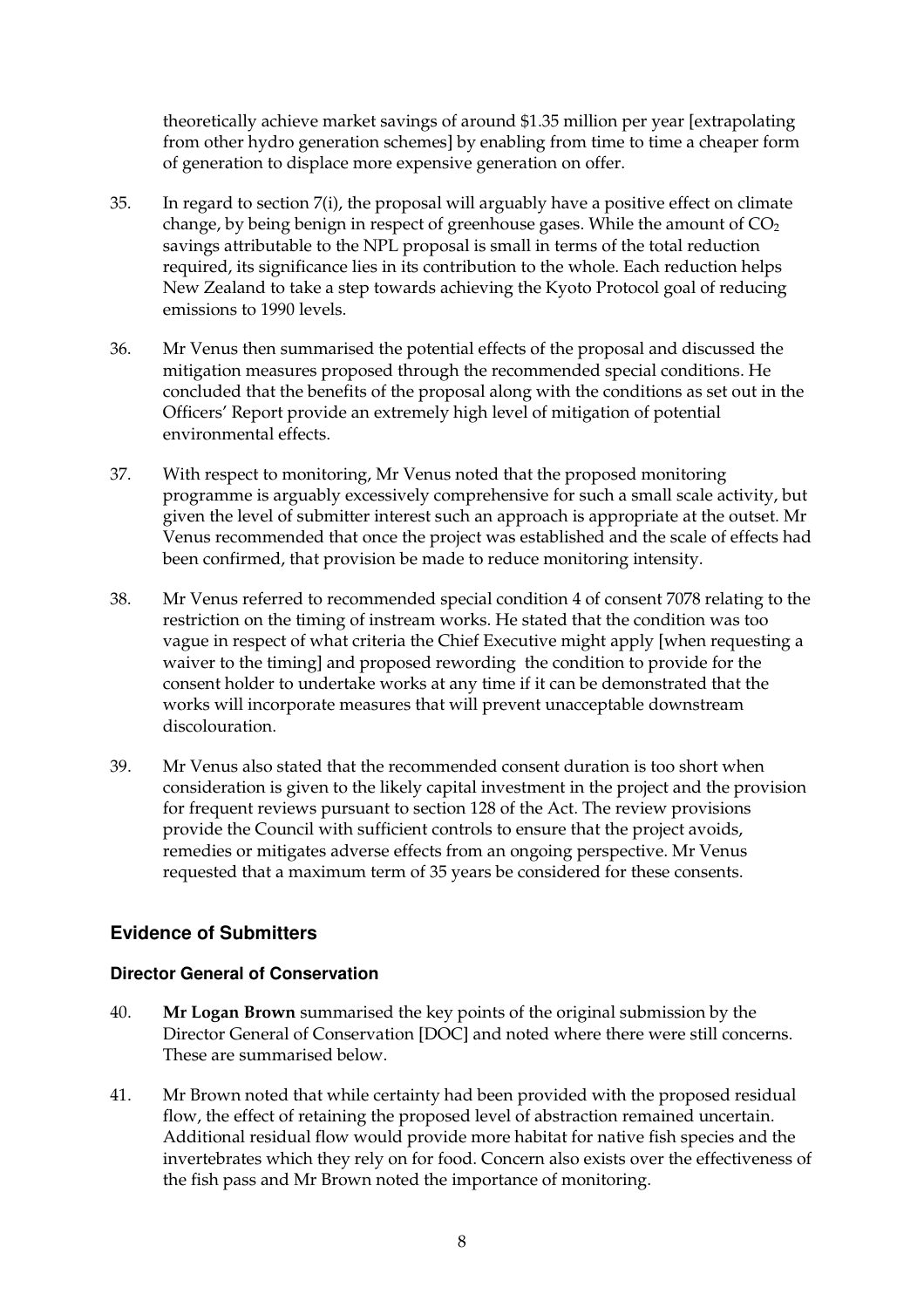- 42. Mr Brown noted that the recommended conditions specifically required a baffle made of treated timber to provide passage for lamprey past the weir. He requested that untreated timber be used instead as it was possible that treated timber may interfere with lamprey migration by masking chemical markers.
- 43. Mr Brown noted that recommended conditions provided for the intake screen to have a mesh size of 30 mm. He requested that the aperture be reduced to 20 mm because work conducted by NIWA has suggested that a screen mesh size of 30 mm would only exclude those eels larger than 1000 mm in length and would therefore only protect part of the migrating eel stock. Shortfin eels do not generally exceed 1000 mm in length.
- 44. His evidence was that the period when release flows are required should be extended to cover the period from 1 November to 31 May because long periods of low flow could occur at any time over this period.

#### **Fish and Game New Zealand**

- 45. **Mr Allen Stancliff** summarised the trout fishery and angling values of the Waingongoro River. Mr Stancliff provided evidence in relation to the proposed flow regime in the residual flow reach and discussed the mitigation measures through the release of flushing and recreational flows.
- 46. Mr Stancliff's evidence was that the flushing flows and release flows recommended by the Officers' Report would not have any significant effect on the modified flow regime.
- 47. Mr Stancliff agreed that the proposed flushing and recreational flows would be beneficial in maintaining water quality in the Normanby loop, but they would not provide any significant mitigation for the loss of invertebrate food producing habitat and trout feeding opportunity that will occur with the proposed reduction in median flow.
- 48. Mr Stancliff summarised the potential effects on invertebrates and stated that the additional flow releases would not occur frequently enough to maintain food production and help mitigate the loss of habitat as stated in the Officers' Report. In addition, the diversion of water through the power station and the presence of the weir would reduce invertebrate drift into the residual flow reach at normal and low flows. The weir and reservoir are already having a significant adverse effect on the quality and food value of invertebrates in the Normanby loop and recommissioning of the power station will only make this worse.
- 49. In relation to the effects of the proposed flow regime on trout, the assessment of habitat curves used for the prediction of rainbow trout habitat loss were discussed. While Mr Stancliff agreed that brown trout feeding opportunity would be reduced by 17%, he stated that rainbow trout feeding opportunity would be subject to the same reduction in feeding opportunity at median flow, rather than a minor loss of 4% if the most appropriate habitat curves presented in Jowett [2007] were used.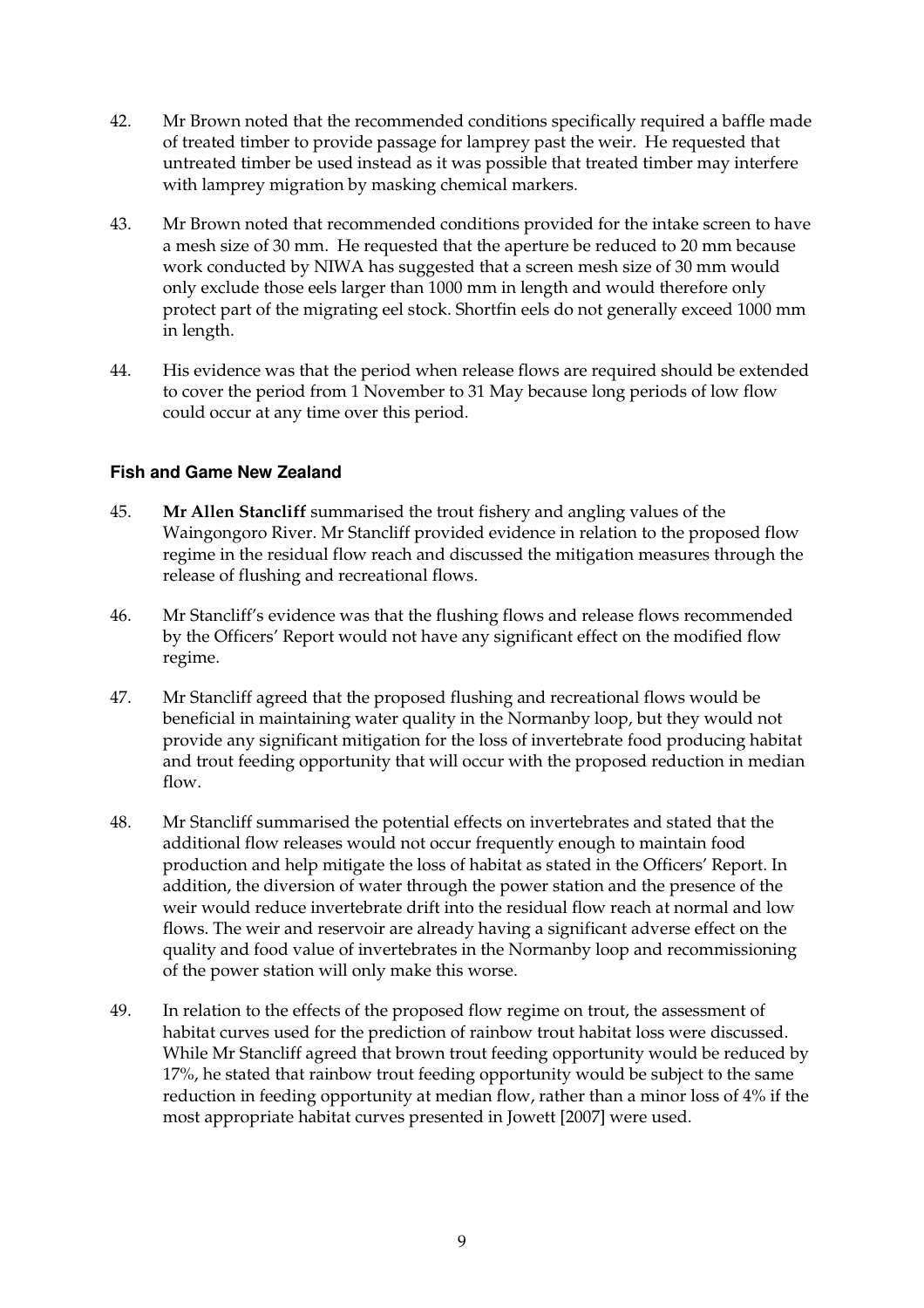- 50. A reduction in food producing habitat and drift, and trout feeding opportunity is likely to cause a reduction in the average life supporting capacity of the Normanby loop and a decline in the number and size of brown and rainbow trout residing there, with consequent adverse effects on angling amenity values in one of the most popular angling reaches of the river.
- 51. Evidence on the effects of the proposed flow regime on periphyton [algae] growth was also presented. Mr Stancliff stated that reductions in water depths and velocities, and an increase in light reaching the riverbed that would occur with the  $3 \text{ m}^3/\text{s}$ minimum flow, would cause periphyton proliferation in the Normanby loop.
- 52. During the first three months of the seven month angling season, flows would be much lower than normal. Anglers would be more visible to trout because of the reduced water depth and increased light penetration, making the fish more easily disturbed and less catchable.
- 53. Increased water temperatures can result in unsatisfactory catch rates and more frequent proliferation of periphyton in the reach to nuisance levels would increase fouling of anglers' lines, flies and lures and make wading dangerous. In conjunction with a reduction in the size and abundance of trout in the reach, these factors could decrease angling amenity values and make the reach less attractive for angling.
- 54. Mr Stancliff stated that with respect to the discharge of sediment during construction work and ongoing operation of the power scheme, he still had concerns about the effectiveness of the geo-fabric proposed to prevent fine sediment entering the river; the practicalities of the siphoning method proposed which is likely to result in the works taking longer than stated in the report; and there is still significant potential for large amounts of silt to be mobilised once the power station begins operation.
- 55. Mr Stancliff then discussed the social and economic values and noted that the scheme will produce only a small amount of electricity and these benefits are overstated. The scheme would provide enough electricity for 551 houses rather than the stated 5000. Mr Stancliff compared the electricity production from the scheme with consent applications currently being applied for by ALLCO Wind Energy to establish a wind farm [42-45 wind turbines] at Waverley. He noted that the estimated annual generation of 4.3 GWh at Normanby represents less than half of the production from one wind turbine. Wind power is also a renewable source of energy and is therefore a realistic alternative to the Normanby power scheme in terms of supply to the South Taranaki District and New Zealand.
- 56. Mr Stancliff then summarised the application in relation to the Act, Regional Policy Statement and Regional Freshwater Plan for Taranaki. Based on the evidence discussed above, he noted the following:
	- The granting of the applications with the recommended consent conditions is inconsistent with the Act, and Regional Policy Statement as there will be a reduction in the average life supporting capacity of the Normanby loop and adverse effects on the environment that will not be avoided, remedied or mitigated. The natural flow regime will not be maintained and enhanced as far as practicable. Further the use and development of a renewable energy source should not compromise the sustainable management of natural and physical resources.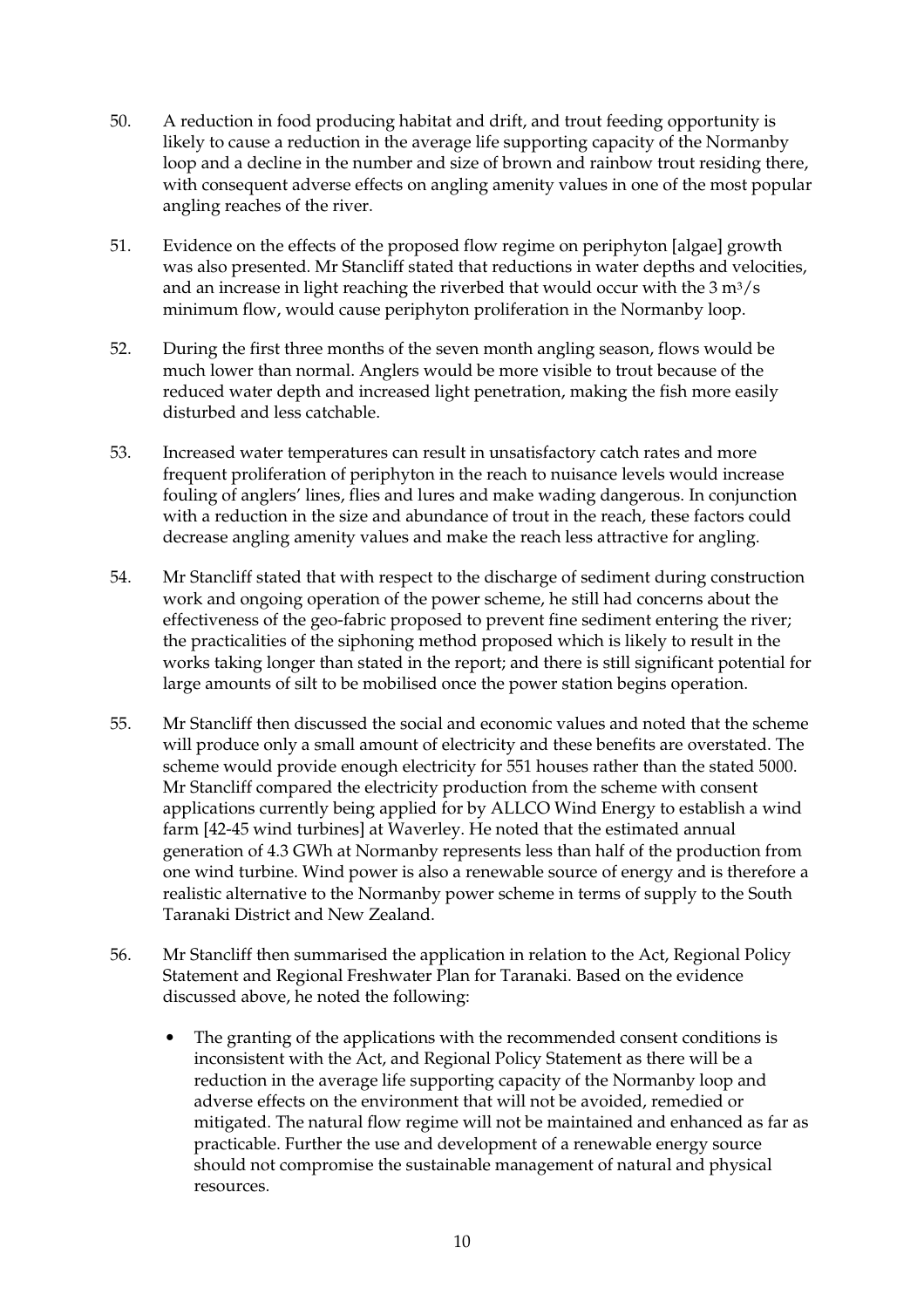- The applications are inconsistent with several policies of the RFWP. Policy 3.1.4 is weighted towards avoidance of effects in the Waingongoro River. The proposed flow regime will not achieve this. The benefits of the generation of power are only small and the positive recreational benefits from the use of the weir should also be recognised [policy 5.1.1(b)]. The use of existing structures for the generation of electricity cannot be properly viewed as mitigation for the adverse effects of the scheme [policy  $5.1.1(c)$ ].
- Under policy 6.1.2 the allocation of water is to be strictly limited in the Waingongoro River catchment. Mr Stancliff noted that this policy applied to the whole catchment even in the 3.1 km reach affected by the scheme and this is not just any reach of the river. In relation to policies 6.1.3 and 6.1.5-6.1.9, Mr Stancliff considered that, as stated in his evidence, the recommended conditions would not be sufficient to adequately mitigate the adverse effects of the scheme on the Normanby loop.
- 57. Mr Stancliff reiterated that the applications should be declined. However, if consents were granted, he requested several changes to the recommended conditions, as follows:
	- the residual flow should be increased to  $3.5 \text{ m}^3/\text{s}$  in January, March and April and 4 m3/s during the months of May-December;
	- a flushing flow should be provided if it hadn't occurred for 14 days, instead of the 30 days recommended; and
	- the period that release flows occur should be from 1 November 30 April and they should be the full flow of the river, not a maximum of  $6 \text{ m}^3/\text{s}$ .
- 58. Mr Stancliff would support the recommended consent duration but would prefer to have provision for 3-yearly reviews [rather than 6-yearly].
- 59. He requested that a water level monitoring site be established downstream of the powerhouse discharge to ensure compliance with the maximum authorised discharge ramping rate.
- 60. Although the allowable effects of sedimentation in the Waingongoro River is supported, Fish and Game would prefer that the consent condition require that the discharge not give rise to an increase in turbidity of the river of more than 50% as determined using NTU.

#### **BM Morris**

- 61. **Mr Scott Grieve** presented legal submissions on behalf of **Mr Bryan Morris**, these submissions are summarised below.
- 62. Mr Morris farms the land on the right bank of the river beside the weir. In the past informal access has been provided to operators of the power scheme over Mr Morris's farm for various reasons. NPL has approached Mr Morris with a formal draft site access agreement however no agreement has been reached between the parties and there is no guarantee that any agreement will be reached.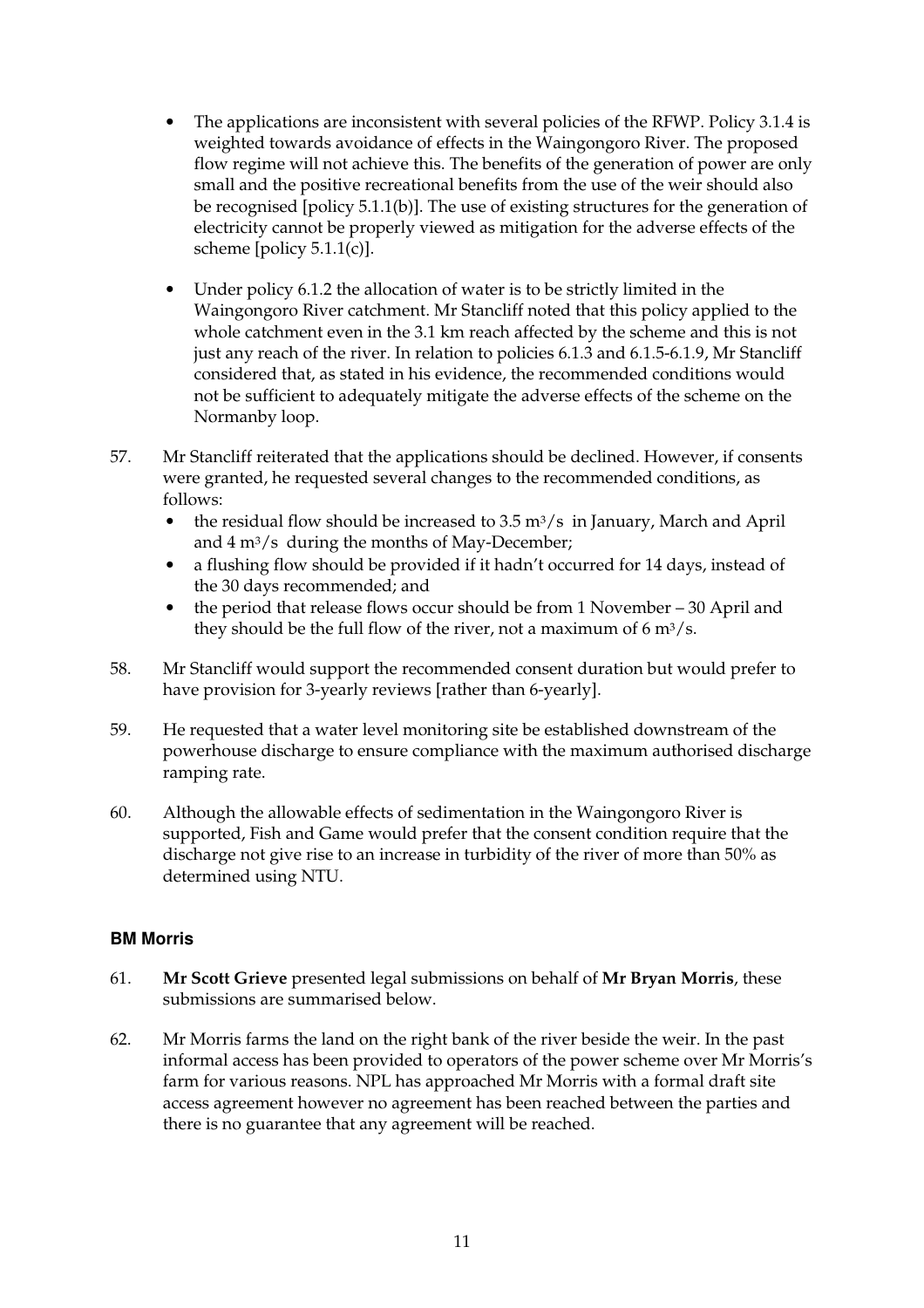- 63. He noted that access issues over private land are considered in the Officers' Report to be beyond the jurisdiction of this consent process. However, he submitted that access may still be required for works [including construction and maintenance of the fish pass], erosion control and removal of logs and debris that may become jammed on the weir or fish pass.
- 64. It is submitted that various consent conditions recommended in the Officers' Report would, if implemented, impose obligations on NPL to complete certain matters to achieve compliance with the conditions. He submitted that conditions should be such that the applicant knows with certainty what is required and can comply with them without having to acquire further rights and/or enter into unspecified agreements with adjoining landowners.
- 65. If compliance with a condition would involve infringement of the legal rights of third parties, the condition should not be imposed unless: all third parties affected, consent to the execution of the work and manner of its execution; or there is statutory power to execute the work. It was therefore submitted that the Committee must be satisfied that NPL can comply with consent conditions imposed without having to acquire further rights and/or enter into unspecified agreements with adjoining landowners such as Mr Morris.
- 66. In respect to riparian planting, it is noted that NPL has proposed to undertake riparian planting to help mitigate the effects of the scheme and such planting is encouraged. However, there are currently no recommended special conditions that expressly require NPL to complete such planting. Mr Grieve submitted that such conditions should be imposed, and include the provision for NPL for fence, plant and maintain the planting for the duration of the consent.
- 67. In response to a question from the Committee Mr Grieve stated that Mr Morris could be quite some way from any access agreement with NPL but that is not to say agreement would never be reached.
- 68. Photos of the erosion downstream of the weir were produced and explained. Mr Grieve noted that erosion issues were dealt with through recommended special conditions. He noted that twice in last 30 years the boundary fence has had to be realigned due to the bank eroding away, and that NPL owned an area of land on the right bank where the erosion was occurring.

#### **Ruahine White Water Canoe Club**

- 69. **Mr Craig Peters**, the president of the Ruahine White Water Canoe Club [RWWCC] and past president of the South Taranaki Canoe club, reiterated in his submission that the RWWCC were opposed to the diversion of water from over the Waingongoro weir and the result that this will have on the water levels downstream. He summarised the use of the weir and Normanby loop and noted that it was an area of high importance for recreational use by kayakers, canoeists and swimmers.
- 70. In particular he noted that the weir was held in high regard as a resource for building the confidence of kayakers, being a steep but safe drop. The section of the river below the dam is held in high regard because the water has features in it that need to be negotiated and rapids that are short and have pools at their base for kayakers to rest.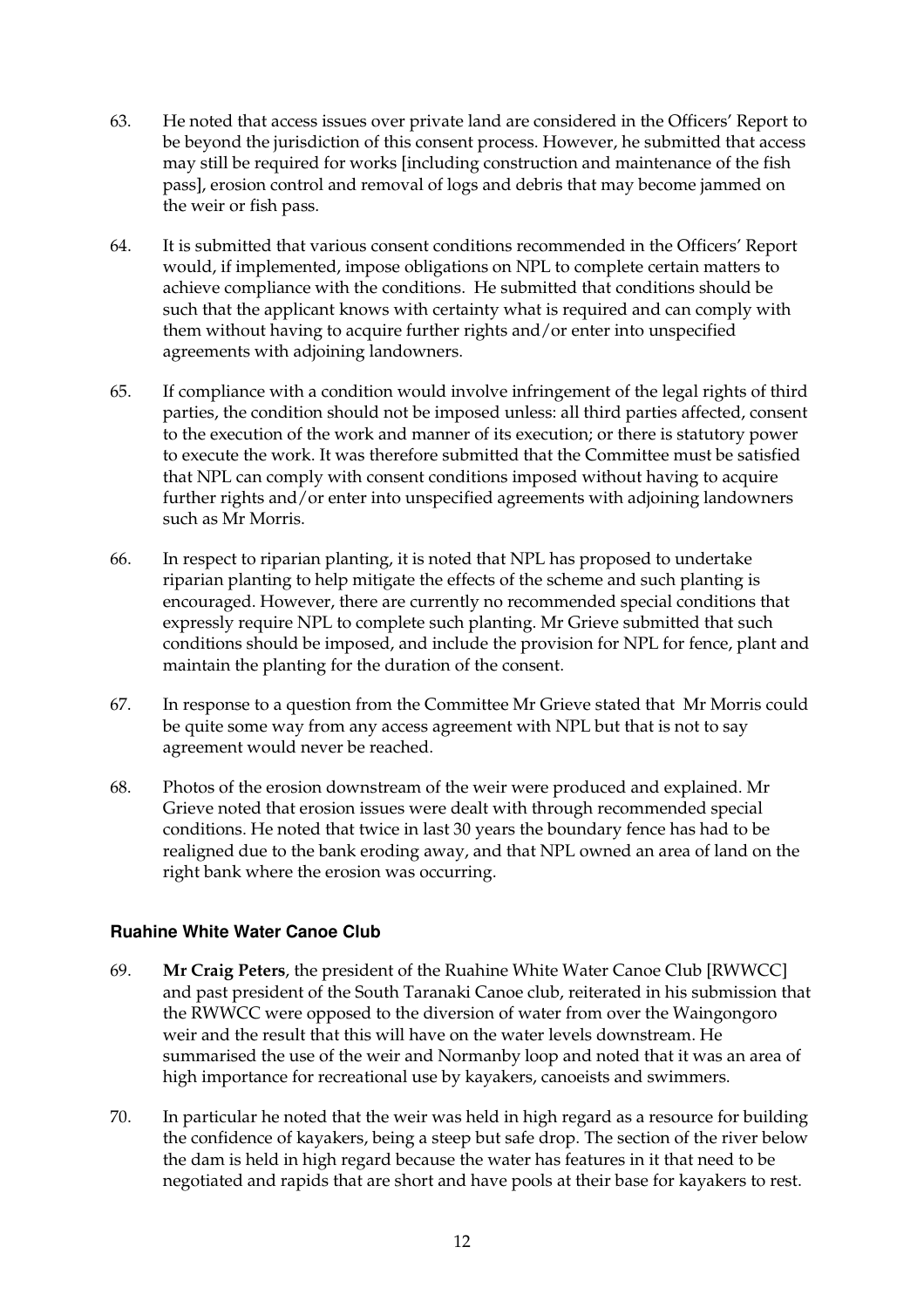The loop is also important for its ease of access. Mr Peters summarised the use of the area. He noted that in a country that holds adventure in the outdoors in high regard, it would be sad to lose such a valuable asset.

71. Mr Peters presented photos showing people kayaking over the weir and on the river. In response to a question Mr Peters said that he didn't know what the flow over the weir was in any of the photos. He did however say that it would be more than 3 m3/s and in the 'top photo' the depth would be 3-4 inches. In the 'bottom photo' the flow was 'flood conditions'.

#### **New Plymouth Kayak Club and New Zealand Recreational Canoeing Association**

- 72. **Mr Nick Collins**, representing the New Plymouth Kayak Club and the New Zealand Recreational Canoe Association, summarised his experience and involvement in river recreation.
- 73. Mr Collins pointed out 'errors of fact' in the Officers' Report. Specifically he told the Committee that none of the submitters that he represented had agreed to the any consent conditions. He said that all proposals to mitigate the effects on kayaking were rejected.
- 74. He also noted that the proposed scheme will generate power to supply 500 homes rather than 5000 homes.
- 75. With reference to access over NPL's land, it is stated that in the Officers' Report that NPL has demonstrated a willingness to provide continued access. Mr Collins noted that this statement was subjective and has no legal value, as a willingness can disappear once consents are issued or the company changes ownership.
- 76. Mr Collins stated that to mitigate the loss of flows by requiring up to 12 three hour flow releases per year would provide almost no mitigation given that it would be impossible to time the releases to peak flow, would be dangerous to have so many kayakers on the water at one time, would be administratively impossible and difficult to inform users of a timed release, and does not address the issue of continued access.
- 77. Mr Collins summarised the use of the area for local and national users, noting that there were only two rivers in Taranaki that are considered suitable for beginner and advance beginner white water trips. Removal of the water in this stretch would therefore remove 50% of all beginner white water in Taranaki. Further outdoor experiences and education are of high value in New Zealand and in order to continue to foster these educational experiences it is essential that we retain quality environments for them to learn skills in.
- 78. Mr Collins noted that there had been no attempt made to quantify the effects of the loss of this section of the river on tourism and that he imagined a loss to the regional economy of \$2000/week could occur which would be larger than the income generated by the proposed scheme.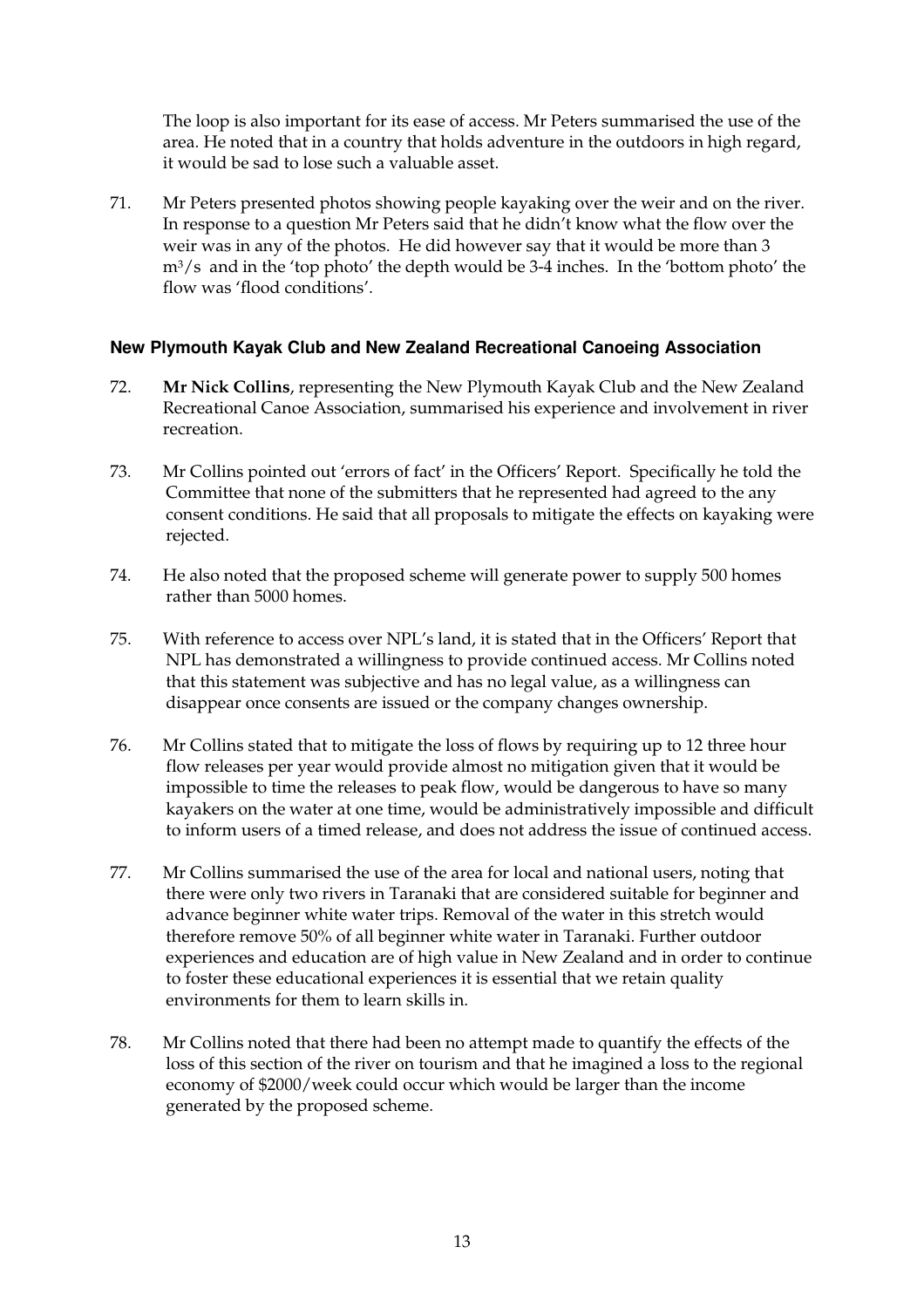- 79. Mr Collins also noted in relation to evidence presented by the applicant that optimum flows for rivers users were not known, however the residual flow would result in kayaks scraping on the concrete of the weir, potentially causing damage.
- 80. In relation to the positive effects of the scheme, Mr Collins stated that the contribution to the country's energy supply will be approximately 0.01% and the benefits on a national scale will be small. Mr Collins noted that there needs to be a balance between energy and amenity, and compares the scheme with other [much larger] hydro schemes where amenity values have been lost; and with wind generation.
- 81. Mr Collins reiterated that his submission was that the applications be declined.

#### **Kanihi (me etahi) Hapu and Okahu (me etehi atu) Hapu**

- 82. **Ms Mere Brooks** presented evidence on behalf of Kanihi (me etahi) Hapu and Okahu (me etehi atu) Hapu. Ms Brooks summarised the areas of significance, history and marae sites, and the unknown urupa site in the area of the scheme.
- 83. Ms Brooks referred to the issues identified her initial submission and that these issues have not changed. Some of the issues have been articulated by Fish and Game and Department of Conservation. Many of the issues have been identified in the Officers' Report. Ms Brooks' evidence stated that they were in support of the upgrades to the fish pass.
- 84. She noted and supported the issue that DOC had raised about the lamprey pass.
- 85. Ms Brooks confirmed that urupa could be affected by the erosion downstream of the weir. However, she noted that there are measures recommended in the special conditions to help address this.
- 86. The Officers' Report states that cultural effects have been considered but this does not mean that the policies have been complied with. Protection of cultural values in the future needs to be considered, not just in the present day.
- 87. She also noted that dam safety had not been addressed in the Officers' Report.

#### **Kaitiaki Adventures**

- 88. **Mr Chris Luke** of Kaitiaki Adventures stated that he was opposed to the applications.
- 89. Mr Luke would like to see guaranteed access to the site. In the absence of an access agreement his business was in jeopardy.
- 90. There is no technical evidence that the minimum flow will stop the build up of a sand bar at the bottom of the weir. This is a potential hazard for recreational users.
- 91. Mr Luke noted that as discussed at the pre-hearing meeting, NPL had agreed to the possibility of increased flow levels when the river is in flood for recreation. In the absence of a written agreement, this will stop any user wanting to kayak or sledge this stretch of river.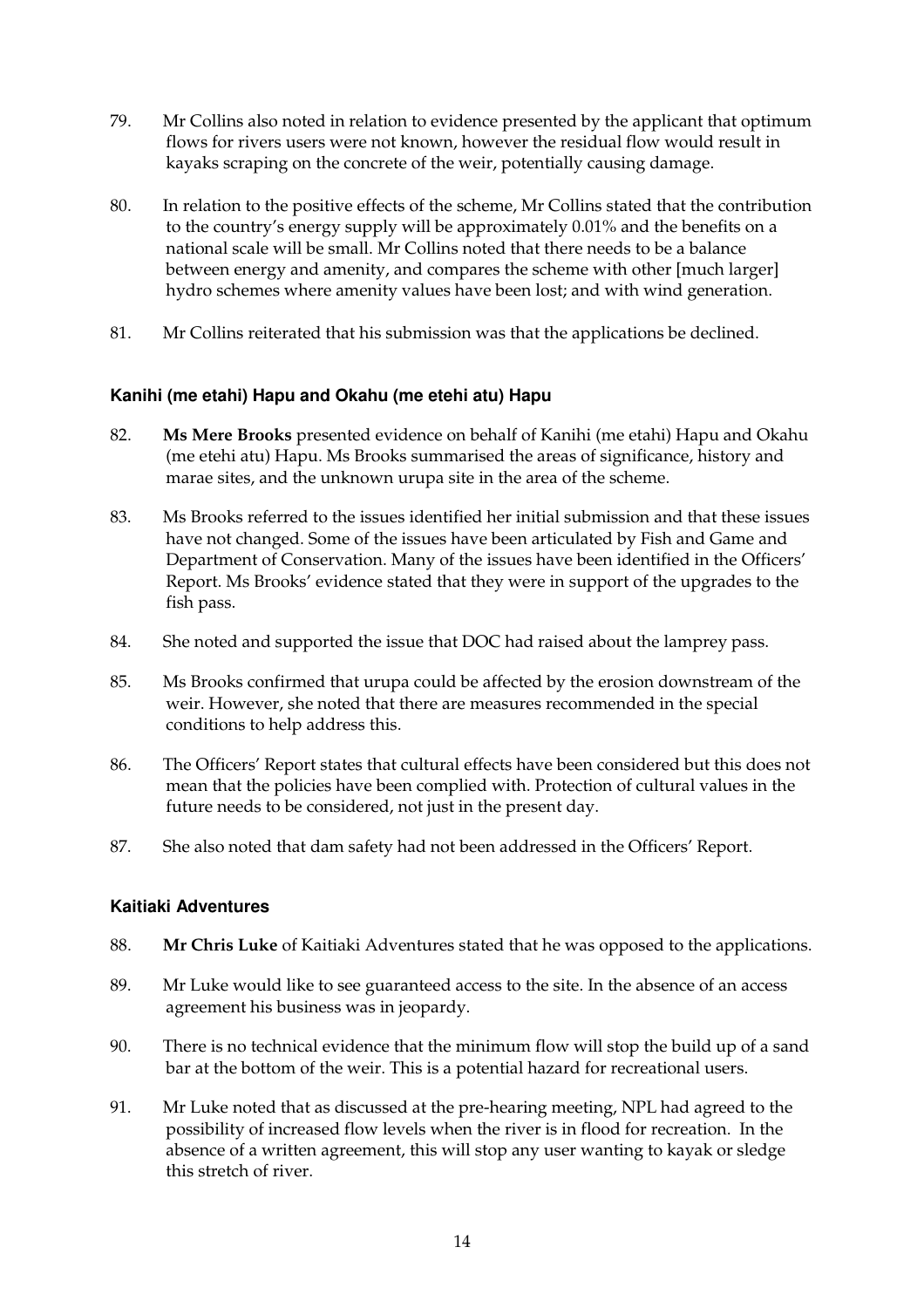92. In response to a question Mr Luke confirmed that a significant concern was that the build-up of sediment below the weir in natural low flow conditions made it too dangerous to undertake dam dropping. He also stated that dam dropping can be conducted even at quite low flows, but low flows may prevent dam droppers from having the option of floating around the loop.

#### **Taranaki Regional Council Officers' Report and Evidence**

- 93. **Ms Kimberley Hope** presented the Council Officers' Report. The report was taken as read, but Ms Hope noted some key points, which are summarised below.
- 94. She reiterated that the proposed hydro-electric scheme would have adverse effects on the flow regime, aquatic ecology, recreation, amenity and cultural values, particularly through the loss of water in the Normanby Loop, but those effects would be mitigated by consent conditions.
- 95. The Waingongoro River has been identified as a river of high natural, ecological and amenity values through policies 3.1.4 and 6.1.2 of the RFWP, and water allocation is therefore strictly limited in this catchment.
- 96. The proposed scheme utilises existing structures and uses a renewable resource to generate electricity, factors which must be had regard to when considering these applications.
- 97. Acknowledging the potential effects of the proposed applications and the strict limitations on allocation within the Waingongoro River [Policy 6.1.2], it is recommended that the consents be granted because the most significant effects are limited to a 3.1 km reach, after which flows return to natural levels.
- 98. She noted that the proposal involved utilisation of existing structures and development of a renewable energy resource that would provide regional and national benefits.
- 99. Ms Hope also clarified several points which had been raised in evidence.
- 100. She stated that the operation of the fish pass was an important part of the mitigation of adverse effects of the scheme and that the Council needs to ensure that it is operating continuously. She suggested the use of solar power would overcome problems getting power to the right bank of the river.
- 101. She confirmed that measuring of the rate of taking is necessary to determine compliance with consent conditions.
- 102. With respect to the duration of the consent, a shorter term is recommended due to the high value of the Waingongoro River and the policy to strictly limit further water allocation in this catchment, as well as uncertainty relating to the success of the proposed fish pass.
- 103. Ms Hope also confirmed that the distance between the weir and SH 45 was 15 km when following the river.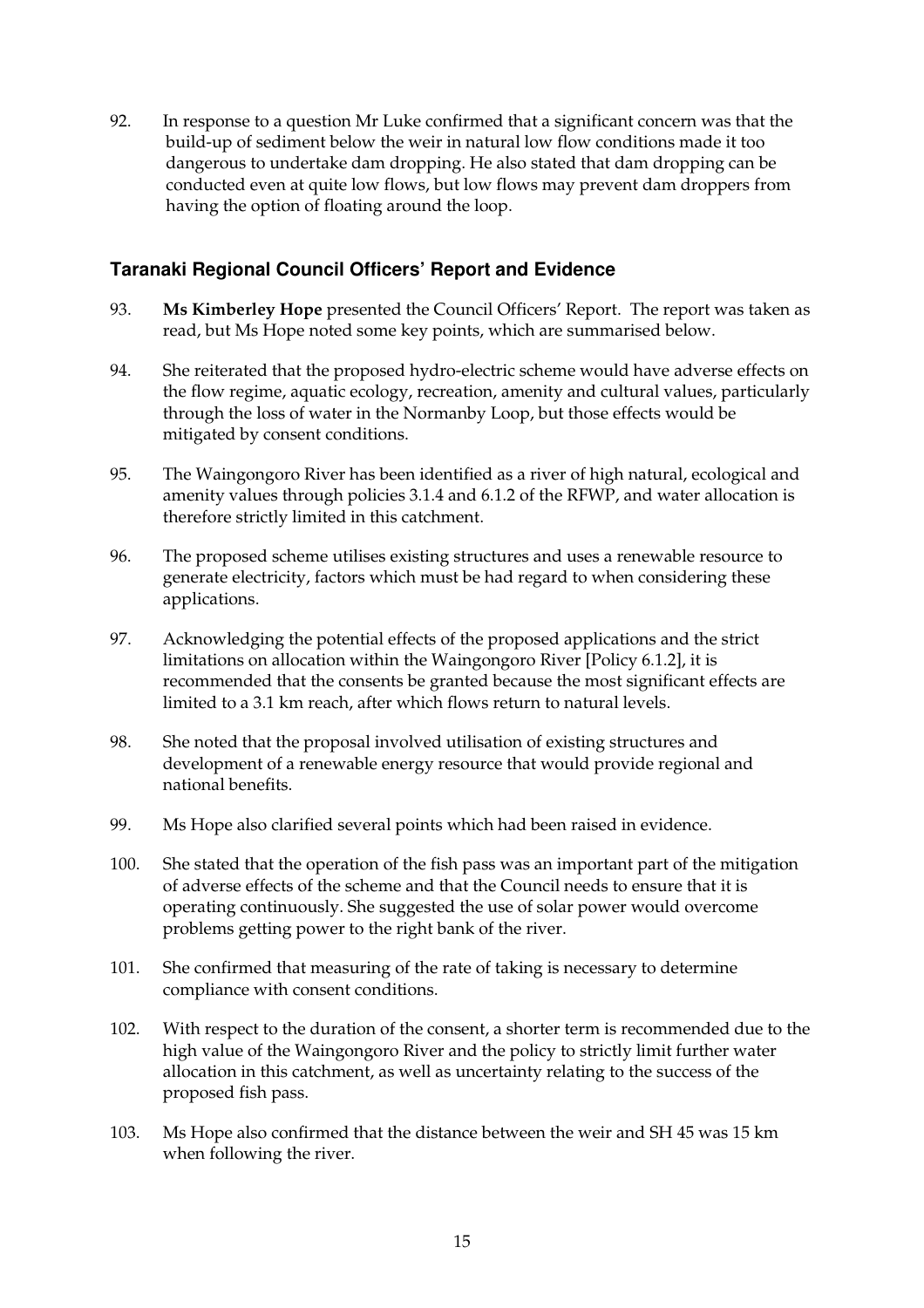- 104. She also confirmed that the scheme should provide 500 homes with electricity rather than 5000 homes.
- 105. In response to questions Ms Jansma confirmed that flow measurements could be conducted downstream or calculated using generation figures, and that the intake could be calibrated so that the flow through the intake could be calculated.

## **Applicant's right of reply**

- 106. Mr Auld produced a survey plan showing the land owned by NPL. The plan confirmed that NPL own an area of land on the right bank of the river.
- 107. Mr Auld reiterated that access for recreational users will continue to be provided if safety aspects are complied with. He also noted that this dam has a unique feature where the weir can be easily accessed by river users, unlike other hydro-electric schemes where the weir is fenced off. This weir has been available for use and will continue to be available under the proposed hydro-electric scheme.
- 108. Mr Auld reiterated that Iwi values are recognised by the applicant as being important and consultation would be ongoing.
- 109. He noted that there is a balance and that the balance is very much weighted in favour of using an existing facility to help solve New Zealand's problem of electricity generation.
- 110. Mr Auld commented further on measuring the flow through the fish pass, stating that there is high potential for vandalism of equipment, including any solar panel and that equipment has to be calibrated and maintained and there is no substitution for having an operator there to maintain the fish pass.
- 111. Mr Auld also stated that the shorter than expected consent duration was, in part, because the fish pass may not meet requirements, but there are other conditions proposed for ensuring the fish pass complies as well as review dates throughout the duration of the consent.
- 112. Ensuring the economic viability of the scheme is still an important fact to consider.

#### **Water depth over the weir and river flow**

- 113. During the applicant's reply Mr Auld presented a table prepared by engineering consultants Barnett and McMurray showing the flow at different water levels above the weir crest. This resulted in some discussion which is summarised.
- 114. Mr Auld noted that a depth of 3-4 inches of water over the weir represented a flow of about  $1.8 \text{ m}^3/\text{s}$ .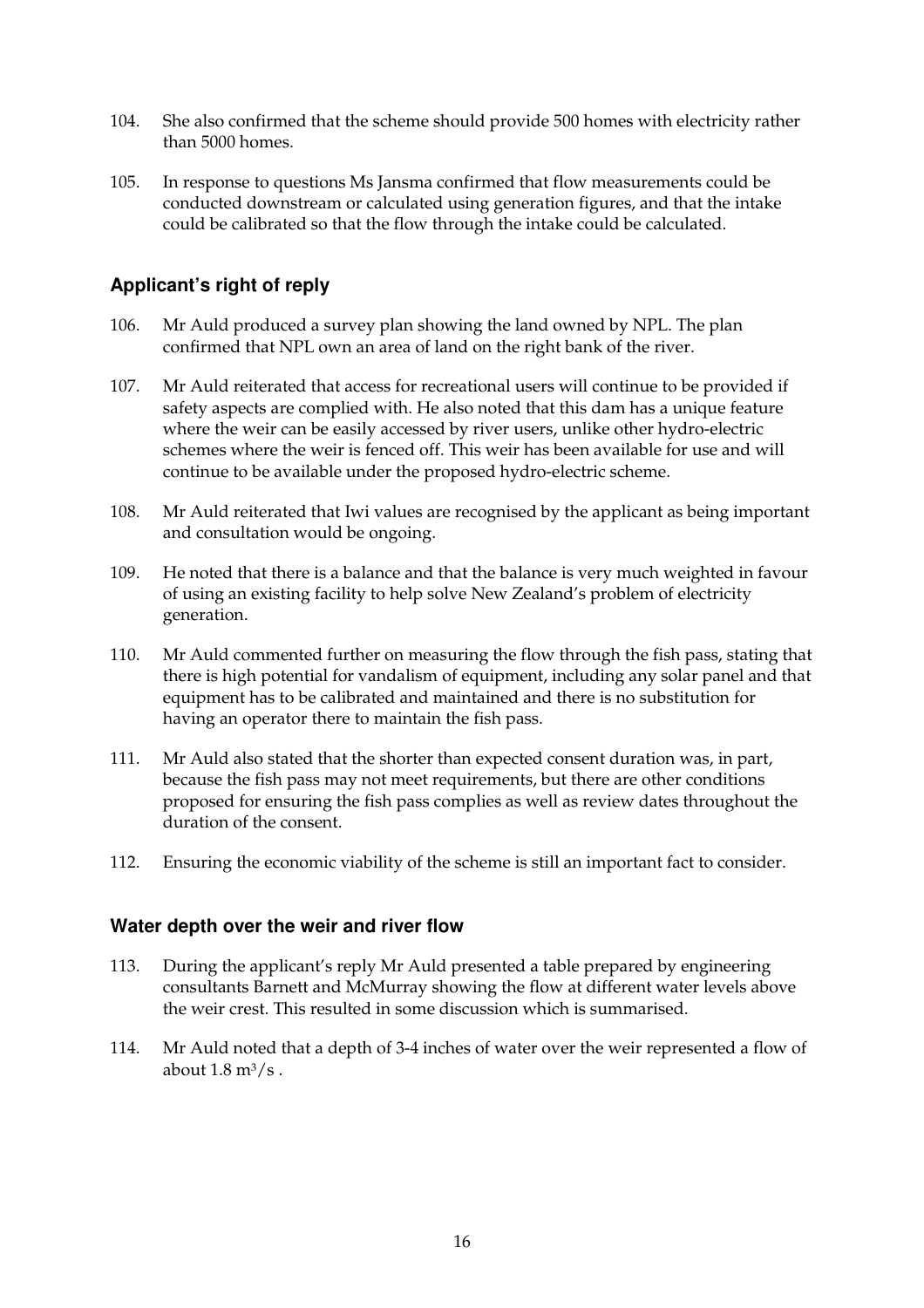115. Ms Hope presented photos taken by Council staff at three different flows and previously provided to the applicant and submitters. The flows shown were approximately 2.74, 4.25 and 13.6  $\frac{m^3}{s}$ . She noted that the water level at the weir was from staff gauge on the side of the weir and did not correlate with the water levels above the weir crest produced in the table provided by the applicant.

## **Hearing closure**

- 116. Cr David Lean, on behalf of the Committee, thanked the submitters, applicant, and Council staff for the information they provided and the manner in which it was presented.
- 117. Cr Lean noted that all evidence presented at the hearing will be considered in due course and declared the hearing closed.

## **Principal issues in contention**

- 118. The Act requires the Committee to identify principal issues in contention and the main findings of fact. The issues are:
	- a) What are the implications of there being no formal arrangement for access to the site for recreational purposes?
	- b) Does the taking of water have significant adverse effects on ecology that can not be adequately avoided, remedied or mitigated?
	- c) Does the taking of water have significant adverse effects on recreation that can not be adequately avoided, remedied or mitigated?
	- d) Can the adverse effects of the weir and intake structure be adequately avoided, remedied or mitigated?
	- e) Can the adverse effects of the construction activity be adequately avoided, remedied or mitigated?
	- f) Are the economic benefits of the scheme significant to justify the adverse environmental effects?

## **Main Findings of Fact**

119. The Committee deliberated on the application, submissions, Officers' Report, and other evidence presented, with particular regard to the matters which it is required to address under the Act. The length of the deliberations resulted in an extension of time, under section 37(1) of the Act, for the notifying the decision. The Committee's main findings of fact are detailed below under sub-headings reflecting the principal issues.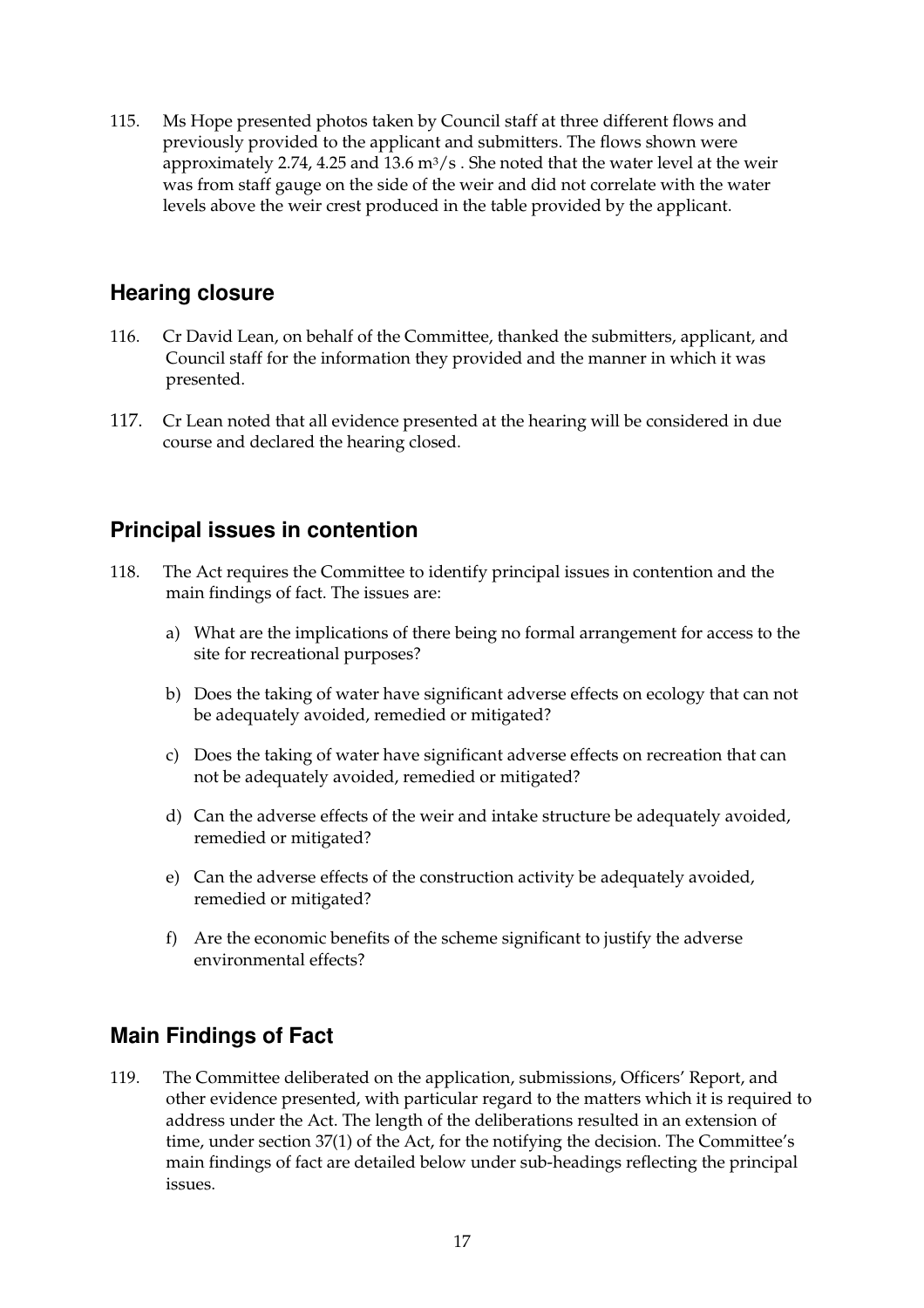- 120. At the outset the Committee wishes to note that the proposal before it is quite unique. It involves recommissioning an existing scheme the major component of which, the weir, is in place and consented. There have been environmental effects from the weir on the river since 1902, some 106 years, and local ecosystems have adapted to its impact. It even pre-dates environmental legislation. Arguably the river's 'natural' state could be determined to include the weir structure. Indeed the weir has become an important recreational and tourism resource for others in the community to benefit from. The Committee notes that none of the submitters questioned the existing use rights of the weir and the Committee notes NPL endeavoured to accommodate other users with its applications.
- 121. Section 104(2A) of the Act requires the Committee to have regard to the value of the investment of the consent holder. The value of the weir, while not quantified at the hearing, would be significant and at least \$0.7 million.

#### **Access**

- 122. There are two issues related to access. The first is access across NPL's property by people wishing to undertake recreational pursuits [principally kayaking and dam dropping] at the weir site. The second is access by NPL across Mr Morris' land to undertake any works required, particularly on the fish pass and weir on the right bank of the river.
- 123. The Committee notes that NPL has always provided access to the river for recreation purposes and that it has stated its intention to keep providing access. However, whether or not any person allows access though their land, and the terms of any access is entirely at the landowner's discretion and the Committee has no jurisdiction in that area.
- 124. The Committee does not accept Mr Grieve's submission that it can not impose consent conditions that might require access across Mr Morris' land. The conditions need only be reasonably achievable and, in this case, there are ways for NPL to achieve the conditions.

#### **Adverse effects on ecology**

- 125. In accordance with the RFWP, the taking, use, damming and diversion of water in the Waingongoro River is, as far as practical, to be strictly limited above the existing level. It also recognises that the applications under consideration need to be assessed according to policies relating to water allocation and use.
- 126. According to the RFWP, the high natural, ecological and amenity values of the Waingongoro River will be maintained as far as practicable and adverse effects will be avoided as far as practicable.
- 127. Setting aside the minor potential effects of surge waves all of the ecological effects of the taking occur in the 3.1 km Normanby Loop.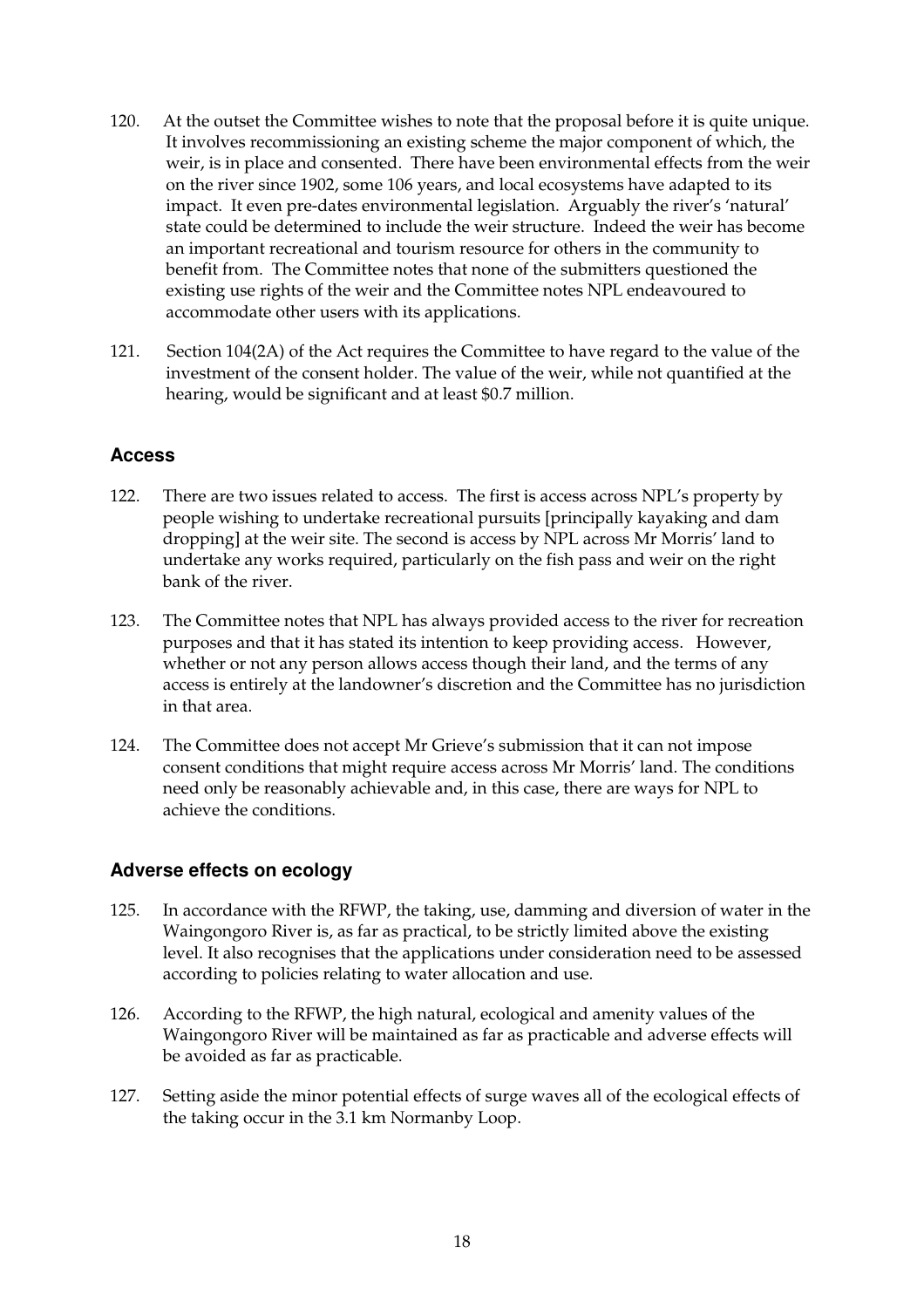- 128. The application includes a proposed residual flow of  $3 \text{ m}^3/\text{s}$  in the Normanby Loop. Under natural conditions the river flows at less than  $3 \text{ m}^3/\text{s}$  for 30% of the year and 60% of the summer [December – March]. The stream ecology is therefore adapted to extended periods when the flow does not exceed  $3 \text{ m}^3/\text{s}$ .
- 129. The Committee notes that there is a long established hydrological recorder station downstream of the Loop that provides appropriate records for the proposed site. Hydrological assessment and modelling of the data allow reasonably accurate impact assessments to be made as opposed to rivers where only a limited gauging record is available.
- 130. The establishment of minimum flows on the basis of habitat curves and Instream Flow Incremental Methodology [IFIM] is open to interpretation, and consequently minimum flows are rarely established without debate. However, the Committee accepts that the IFIM work on the Loop and assessment in the Officers' Report is reasonable and that a minimum flow of  $3 \text{ m}^3/\text{s}$  is adequate as a baseline for protecting instream ecology.
- 131. The outstanding issue is the effect of the long periods of constant flow at  $3 \text{ m}^3/\text{s}$ when, without the proposed taking, the flow would be greater and would vary with rainfall. These effects would mostly occur during winter months.
- 132. It is clear from the evidence that regular flows of at least three times mean flow are needed to maintain the health of the river and the Officers' Report recommends conditions that are intended to ensure adequate 'flushing flows' occur. Some submitters, notably Fish and Game, believe that the recommended flushing flow would not adequately mitigate the adverse effects of the proposed scheme on the flow regime and associated effects on ecology.
- 133. The provision for flushing flows, which occur relatively infrequently even under natural conditions, will not adequately mitigate the effects of taking water. The Officers' Report therefore recommends further occasional reductions in the rate of taking to provide greater flow variation in the Loop. The Committee agrees with this approach.
- 134. The Committee concludes that the activity is likely have adverse effects on ecology but that these effects would be adequately mitigated by the minimum flow proposed and appropriate flushing and release flows.
- 135. Considering the significance of the Waingongoro River and the submissions heard the Committee concludes that to adequately mitigate the effects of taking on the ecology:
	- a) the targeted frequency of flushing flows is to be 15 days [officers' recommendation: 30 days];
	- b) the period when release flows occur is to be 1 November to 30 April [officers' recommendation 1 December to 31 March]; and
	- c) the release flow is to be the full flow of the river [officers' recommendation: flow up to  $6 \text{ m}^3/\text{s}$ .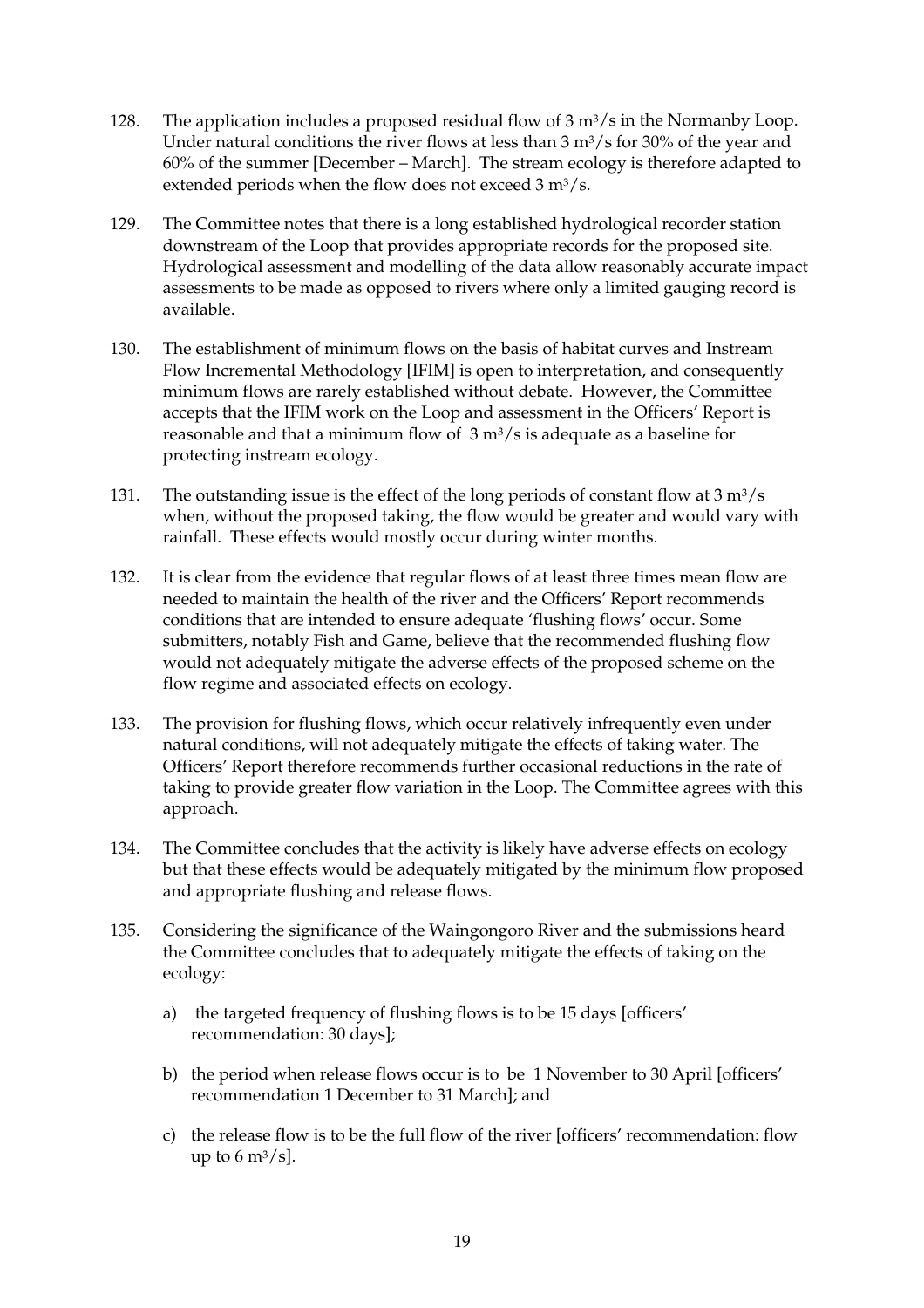#### **Adverse effects on recreation**

- 136. The Committee believes that the applicant has made an adequate assessment of the recreational use of the area affected by the scheme, having submitted this information to the Council in section 92 requests, as well as recorded through discussions at prehearing meetings. This assessment is presented in the Officers' Report, and is accepted by the Committee.
- 137. The Committee accepts that there was no agreement on any consent condition with the submitters represented by Mr Collins.
- 138. The Committee accepts that the reach affected by the scheme [the Normanby Loop] is highly valued by recreational users including fishermen, swimmers, kayakers, sledgers, and dam droppers. The Waingongoro River is also culturally important to Iwi.
- 139. The Committee notes that there are two aspects to the recreational values. The weir itself and the Loop. The recreational value of the weir is in the still water it provides for people learning to kayak, and in the drop over the weir. The value of the loop is that it provides the opportunity to travel down river for 3.1 km and finish close to the start point.
- 140. Based on the depth of water over the weir crest at  $3 \text{ m}^3$ /s, at the minimum flow, kayaking and dam dropping at the weir could still be undertaken.
- 141. The Committee also considers that, for at least 'beginner kayakers', the residual flow of  $3 \text{ m}^3$ /s will also be sufficient in the loop to be used throughout the year including use by the commercial adventure tourism companies that currently use the weir and loop.
- 142. The Committee is aware that recreational flow releases at agreed times are a relatively common method of mitigating the effects of damming a river, and accepts that such releases can not provide as much mitigation in this case because there is no stored water available for release. However, it does not accept that allowing some flow to go over the weir at times suitable to kayakers will not be of benefit, should the consent be granted.
- 143. Mr Collins' evidence was that the recreational flow releases proposed in the Officers' Report would provide 'almost no' mitigation, however only one of the reasons given related to river flow. That being it would be almost impossible to time the release to coincide with peak flow. The Committee accepts that available river level information shows that that the river exceeds  $13 \text{ m}^3/\text{s}$  for  $10\%$  of the time over winter. It therefore concludes that it should be relatively simple to identify times when flows could be released for kayakers up to intermediate level.
- 144. The Committee accepts that the proposal would have some effect on recreational opportunities, particularly those that rely on white water in the loop. However, at the minimum flow, which would occur for 60% of the time dam dropping can still occur and the effects on beginner level kayaking would not be significant. Effects on more advanced kayakers would be more significant but these effects can be mitigated to some extent by releasing flows at agreed times.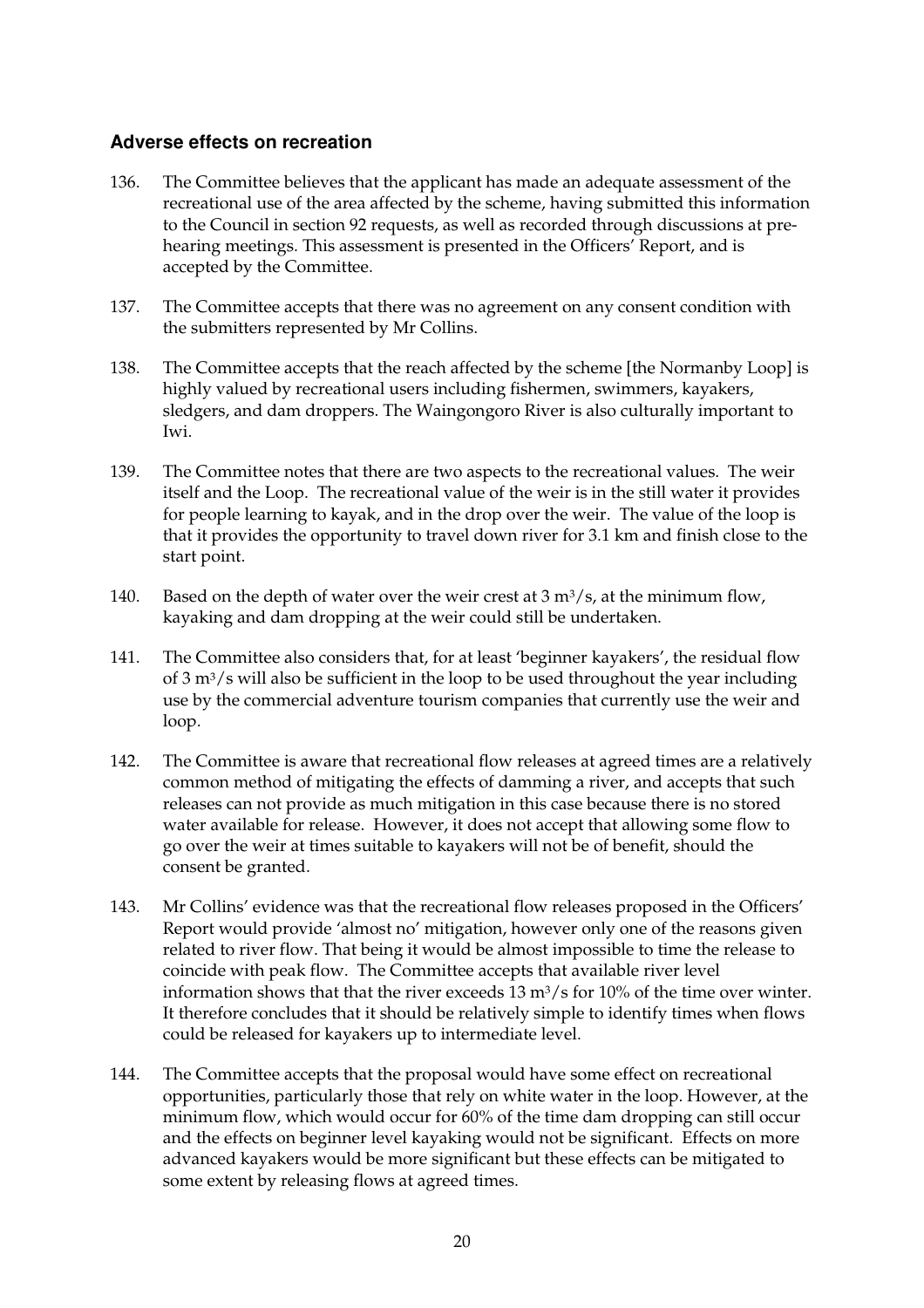- 145. In considering the effects of the activity the Committee notes in particular that there is no public access to the weir and loop. All recreational opportunities are therefore provided at the discretion of landowners, and it is NPL that people primarily rely on for that. Therefore in considering these applications and the weight given to the adverse effects on recreational opportunities the Committee is aware that the convenience of the weir and loop for recreation can not be taken for granted.
- 146. The Committee accepts Mr Luke's concerns about a sand bar at the bottom of the weir developing more frequently and preventing dam dropping. However it expects that regular flushing flows will prevent this. The Committee's view is that development of the sand bar should be monitored to ensure that it does not develop on a more frequent basis and if it is found that sand deposition below the weir becomes an issue, this could be dealt with relatively quickly through a review of consent conditions.

### **Adverse affects of the weir and intake**

- 147. DOC noted in its evidence there is a possibility that the use of CCA treated timber on the lamprey pass may provide a barrier by masking the lamprey's chemical agents in the water. The Committee's view is that untreated timber would not last and would require frequent replacement, but that option should be available to NPL.
- 148. The Committee notes DOC's concerns that the 30 mm mesh of the intake screen may not prevent eels less than 1000 mm from entering the intake. However, it also notes that the proposed mesh is triangular with the longest side 30 mm. The area of an opening is therefore only half that of a standard square 30 mm mesh. Further, the weir will be spilling continuously providing a much preferred migration route. The Committee considers that reducing the screen size to 20 mm could interfere with the efficient operation of the screen and result in significant drag through the intake structure. Based on the design and alternative migration route for this scheme the Committee considers that effects on eels of less than 1000 mm will be minor.

#### **Adverse affects of construction activity**

149. Submitters raised concerns regarding the potential for sedimentation during construction and operation of the proposed scheme. The Committee notes that there are conditions recommended in the Officers' Report which relate to the management and limits for discharge of sediment and in particular there are receiving water limits placed on water turbidity. The Committee is satisfied that these conditions would ensure that the effects from any discharge of sediment would be minor.

## **Economic effects**

150. Several submitters have raised concern about the social and economic benefits of the scheme due to its small size, and the extent to which these benefits provide mitigation for the significant effects on the ecology, recreational, amenity and cultural values of the Loop. The Committee has heard evidence from both the applicant and submitters in relation to the benefits of the scheme in relation to energy generation, as well as the loss of benefits through tourism and recreation.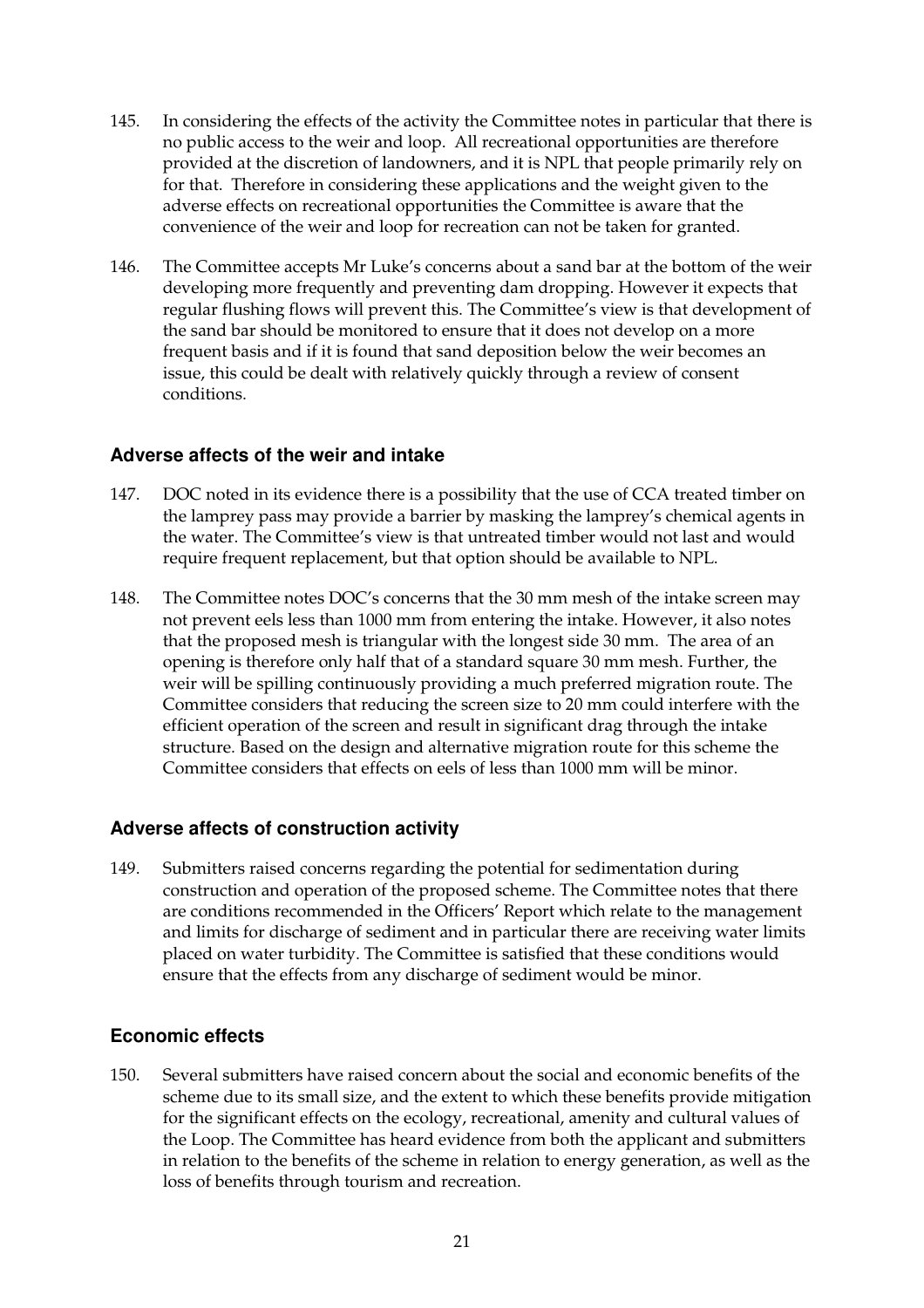151. The Committee notes that while this is a small hydro-electric scheme, it provides some benefits which can be considered as part of the whole mitigation 'package'. It can by no means be used as a justification in its own right to grant the consents. Positive benefits relating to these applications are considered under policy 5.1.1 (b) and (c), and 6.1.5 (b) of the RFWP [degree of positive benefits to people and communities, and existing use of physical resources], and also section 7 (i) and (j) of the Act [climate change and renewable energy], as long as adverse effects are avoided, remedied or mitigated in accordance with the objectives and policies of the RFWP [as per policy 5.1.1 (a)].

## **Relevant Statutory Provisions**

- 152. In considering these applications the Committee is required to, subject to Part 2 of the Act, to have regard to:
	- a) Any actual and potential effects on the environment of allowing the activity; and
	- b) Any relevant provisions of the: i) *Regional Policy Statement for Taranaki* [RPS] or the *Proposed Regional Policy* 
		- *Statement for Taranaki* [PRPS], and :
		- ii) *Regional Fresh Water Plan for Taranaki* [RFWP].
- 153. The actual and potential effects on the environment of the activity were assessed in the Officers' Report. Subject to the comments made in this report the Committee accepts the officers' assessment.

## **Policy Statements and Plan Provisions**

- 154. The key policy document that the Committee must have regard to is the RFWP, and the assessment of the RFWP presented in the Officers' Report is accepted by the Committee.
- 155. Several submitters raised concerns that the proposal was inconsistent with the RFWP, and specifically with policies 3.1.4, 5.1.1 and 6.1.2.
- 156. The Committee notes that Issue 6.1 [including policy 6.1.2] is the most specific in the RFWP for determining when taking, damming and use of river beds will be allowed, which requires a balancing of positive effects of allowing the activity against the adverse effects.
- 157. The Committee, in particular, notes that the Waingongoro River has high natural, ecological and amenity values as identified in policy 3.1.4 and Appendix 1A of the RFWP, which are to be maintained and enhanced. Adverse effects on these values are to be avoided as far as practicable, or remedied or mitigated. Further, water allocation in this catchment is to be strictly limited [policy 6.1.2].
- 158. The use of water for hydroelectric generation purposes is not a consumptive use such as a rural water supply scheme, as the water is returned to the river a short distance downstream.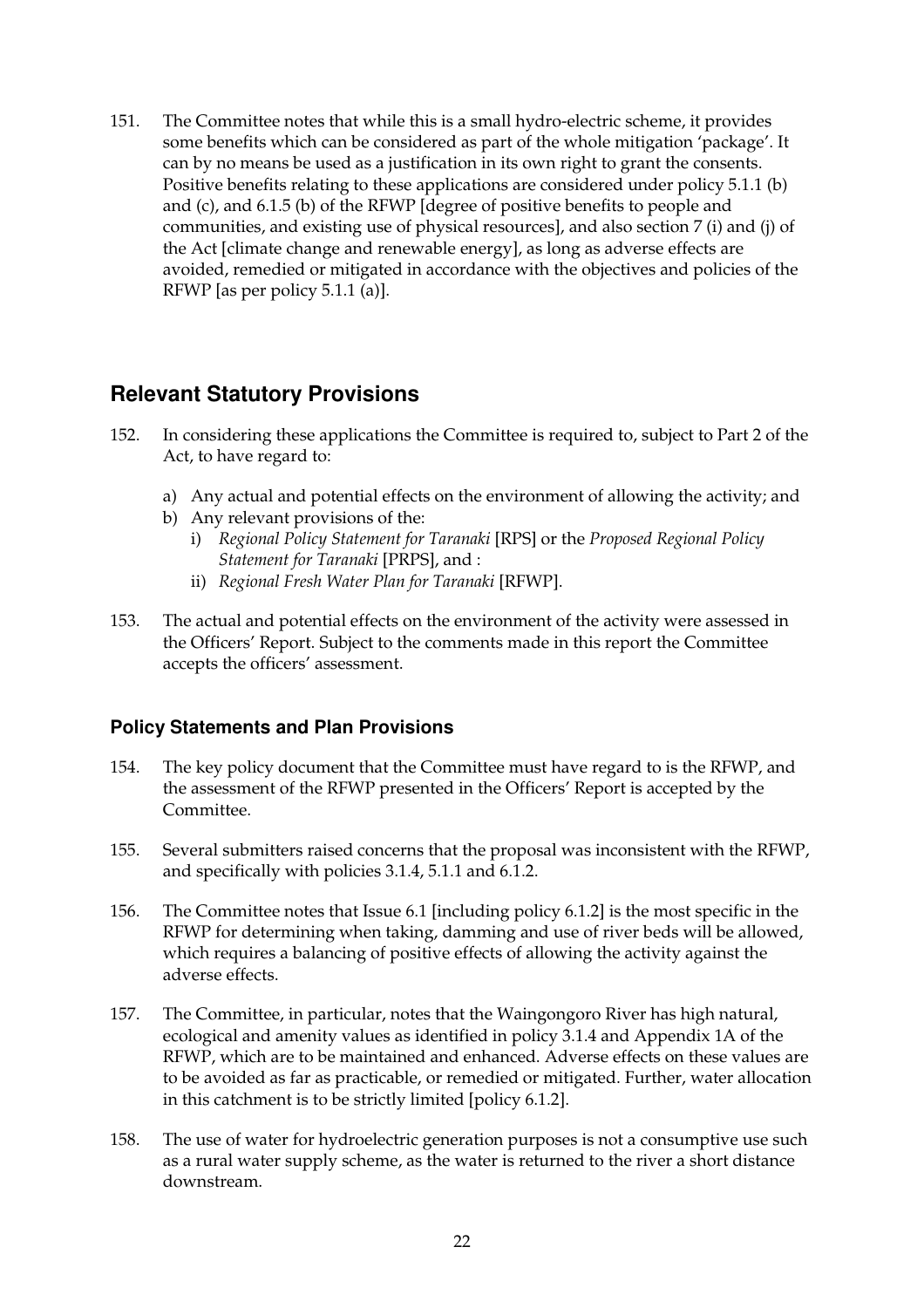- 159. The Committee also acknowledges that although the proposed scheme would generate a relatively small amount of electricity, the community and regional benefits of the scheme and the use of existing resources [policy 5.1.1] must be considered. Further, the scheme utilises a renewable energy resource, and off-sets  $CO<sub>2</sub>$  emissions, factors which also contribute to the benefits from the scheme.
- 160. There will be adverse effects on ecological, recreational and amenity values through the altered flow regime. However, the effects are limited to a 3.1 km reach, which is only a very small proportion of the river, and in conjunction with the mitigation of effects available, the Committee considers that having regard to the RFWP, does not provide a significant impediment to the granting of the consents.
- 161. In having regard to the RPS and PRPS the Committee notes that the PRPS includes a policy stating that the use and development of renewable energy resources will be encouraged as far as is practicable and appropriate in a manner that does not compromise the sustainable management of natural and physical resources or the achievement of other policies.
- 162. The Committee notes that NPL has applied to take  $10 \text{ m}^3/\text{s}$  for hydroelectric power generation purposes. The RFWP in Policy 6.1.3 requires the Committee to have particular regard to (c) the importance of the river to meet the existing and reasonably foreseeable needs of community water supplies, agriculture, industrial or other use. No submissions were received from industrial or rural water supply consent holders in the catchment above the weir, which are currently allocated  $0.23 \text{ m}^3/\text{s}$ . This is a very small fraction of the use envisaged by NPL and it is considered the proposed scheme is therefore not likely to affect the existing or reasonable future use of water in the Waingongoro River catchment above the weir.
- 163. Granting of the consent to take water at the rate of  $10 \text{ m}^3/\text{s}$  would not imply that NPL is allocated all remaining water in the catchment above the weir.

## **Part 2 Matters**

- 164. Section 5 of the Act states that the purpose of the Act is to promote the sustainable management of natural and physical resources. The effects of the applications have been considered. Approval of the applications, subject to the conditions to avoid, remedy or mitigate adverse effects, would be consistent with the purpose of the Act by enabling people and communities to provide for their social, economic and cultural well-being, and for their health and safety, while sustaining the potential of natural and physical resources to meet the reasonable needs of future generations, safeguarding the life supporting capacity of ecosystems, and avoiding, remedying, or mitigating any adverse effects of activities on the environment.
- 165. Section 6 of the Act states matters of national importance that all persons shall recognise and provide for. Specifically subsection 6(a) provides for the preservation of the natural character of the coastal environment, and rivers and their margins; section  $6(d)$  provides for maintenance and enhancement of public access; and section  $6(e)$ provides for the relationship of Maori with their culture and traditions with their ancestral lands, water, sites, waahi tapu, and other taonga.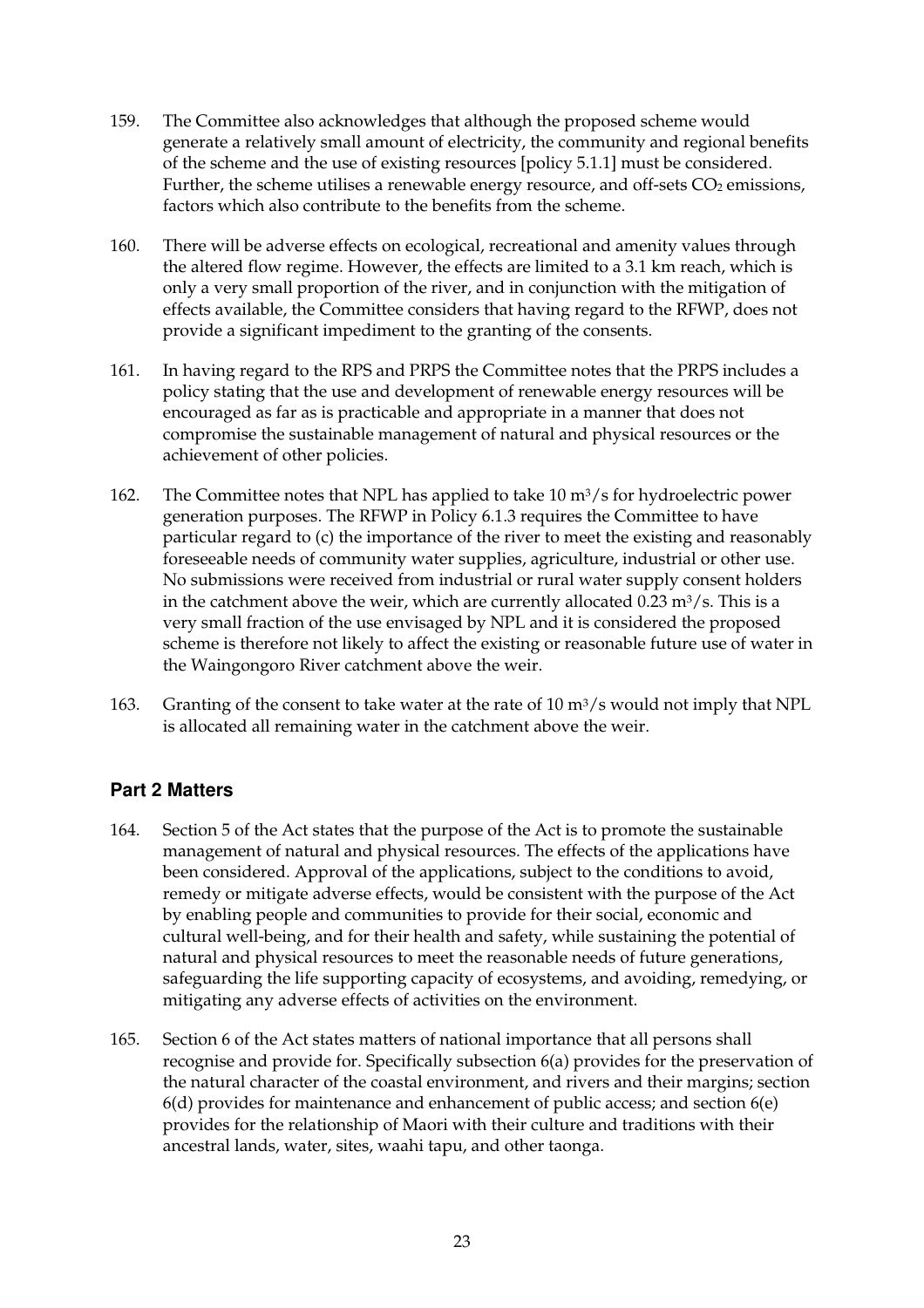- 166. The Committee notes that public access was an important issue for submitters and NPL was endeavouring to maintain and enhance public access to the river as long as safety concerns were addressed. Access along the river bank is unlikely to change during operation of the scheme.
- 167. The Committee also notes the concerns of Tangata Whenua about waahi tapu sites, including physical impacts on Okahutiti Pa [Figure 1] and notes that these probably fall within the jurisdiction of South Taranaki District Council, and should have been considered when issuing the certificate of compliance given for the proposed scheme. Concerns were also held about ecological and biodiversity impacts and these have been considered above.
- 168. Section 7 of the Act states other matters that the Committee must have particular regard to. Specifically: section 7(a) provides for Kaitiakitanga; section 7(d) provides for intrinsic values of ecosystems; 7(h) provides for protection of the habitat of trout and salmon; and 7(j) provides for the benefits to be derived from the use and development of renewable energy.
- 169. Section 8 of the Act requires all persons to take into account the principles of the Treaty of Waitangi. A key principle is consultation, which the Committee notes was undertaken by NPL and that there is a desire to continue dialogue during scheme commissioning and operation.
- 170. It is considered that all matters in sections 6, 7, and 8 of the Act have been recognised and provided for, or had regard to, in considering the objectives and policies of the RFWP, RPS, PRPS, and in the Officers' Report accepted by the Committee. Therefore, it is considered that the requirements of Part 2 of the Act have been met, and that there are no matters in sections 6, 7 and 8 of the Act of relevance to the applications that have not already been considered.

# **Decision**

- 171. Resource management decisions are often complex and involve competition for use of a resource. The NPL applications and submissions are no different and demand that a number of competing matters be considered and had regard to. The Committee has done this for these applications and notes that there are positive effects of recommissioning the scheme which accrue to NPL and promote its financial wellbeing as well as the community's in providing a renewable source of energy which is required for community use and development. On the other hand, there are adverse effects of the proposal which may be significant unless they can be avoided, remedied or mitigated.
- 172. On balance the positive effects outweigh the adverse effects and the Committee notes that the 6 m weir has been in place for over 100 years and local ecosystems have become adapted to it. Had the proposal involved constructing a new weir the Committee's conclusions may have been different given the high value placed on the Waingongoro River by the community. Also, the position of kayakers and canoeists may have been different to the present applications because a more suitable resource for their use may have been created.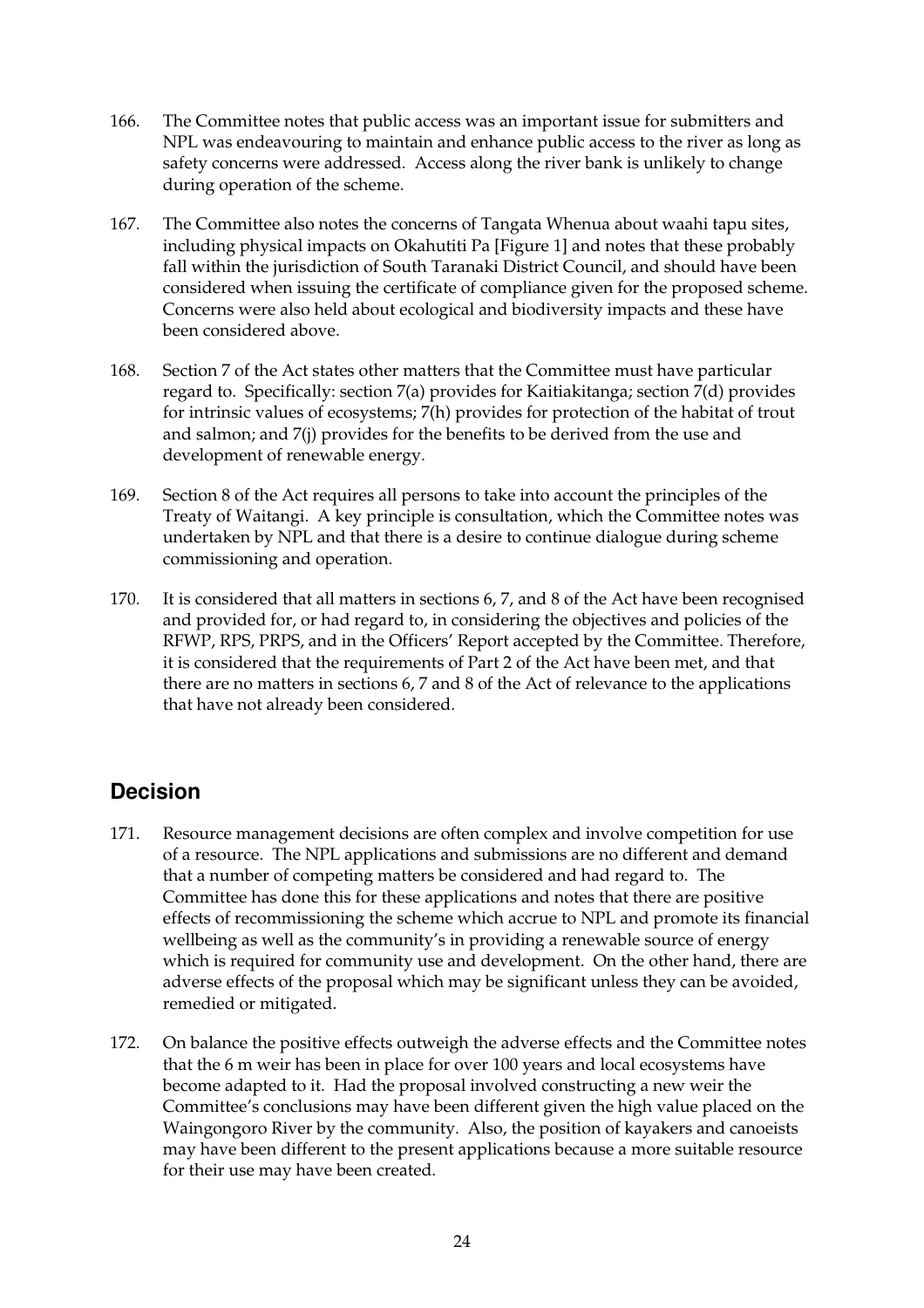173. Pursuant to section 104 of the Act, the Committee grants consents 2299-3, 6558-1 and 7078-1 subject to conditions. The conditions are detailed below.

## **Reasons for the Decision**

- 174. The activity is consistent with the purpose of the Act in that it promotes the sustainable management of natural and physical resources in a way that enables people and communities to provide for their social, economic and cultural wellbeing, while avoiding remedying or mitigating adverse effects on the environment.
- 175. The adverse effects of the activity are limited to a 3.1 km length of river, and those effects can be adequately mitigated.
- 176. While the proposed scheme is small it has benefits that need to be recognised and these benefits have additional weight because they are based on renewable energy.
- 177. Monitoring will occur to confirm the environmental effects of the proposal along with the flow regime and other mitigation measures required.

## **Commentary on Conditions of Consent**

- 178. The consent conditions are largely as recommended in the Officers' Report. Commentary on some conditions, in particular those that were discussed in evidence follows.
- 179. The Committee is satisfied that the conditions are reasonably necessary to:
	- a) limit the nature and scale of the activity to that applied for and assessed;
		- b) mitigate adverse effects;
		- c) monitor effects; and
		- d) confirm compliance with consent conditions.
- 180. The maximum rate of taking authorised is  $10 \text{ m}^3/\text{s}$  but that is not to be interpreted as a surrogate for an annual allocation. There is no specific condition restricting the annual volume of water allocated, but there are conditions restricting the instantaneous rate of taking, requiring residual flow, and restricting the timing of taking. These conditions clearly limit the volume of water that can be taken in any year to something significantly less than the annual flow of the river. The river is therefore not fully allocated and future applications to take water from upstream of the weir can therefore be contemplated in accordance the provisions of the RFWP.
- 181. NPL submitted that measuring of the rate of taking and measuring of the water level in the fish pass was unnecessary and technically difficult. Fish and Game submitted that water levels should be monitored downstream of the power station discharge to ensure compliance with the conditions limiting surges and ramping rates.
- 182. The decision is that the rate of taking needs to be measured directly to ensure compliance with consent conditions, particularly conditions limiting the rate of taking, including those requiring the taking of water to stop altogether.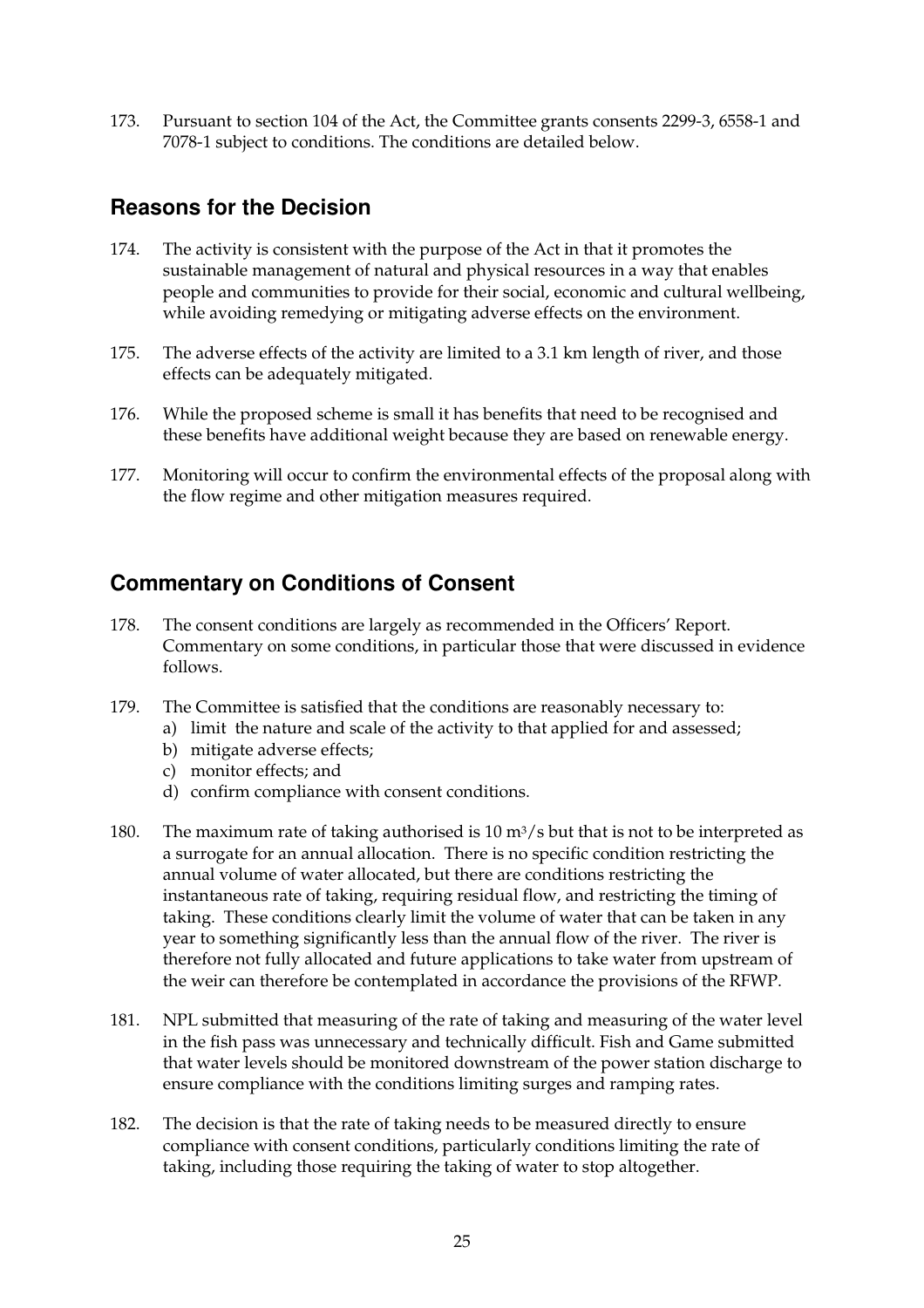- 183. The Committee accepts that measuring the level in the fish pass would be impractical and that frequent surveillance by an operator should be sufficient to ensure that it is operating satisfactorily.
- 184. Surges will be very rare events and should be adequately managed by NPL. So continuous monitoring of water levels at interval of five minutes, as requested by Fish and Game is not appropriate.
- 185. The scale of the monitoring programme will reflect the magnitude of the environmental effects of the proposed scheme rather than the scale of the scheme itself. The Committee acknowledges that while this is a small hydro-electric scheme, any monitoring programme developed will need to be comprehensive during the commissioning and early operation of the scheme to determine if effects are being appropriately mitigated. If or when it can be determined that the effects of the scheme have been appropriately avoided, remedied or mitigated, the monitoring programme can be reasonably adjusted to reflect this.
- 186. In order to assess the effects of the scheme the monitoring programme will need to be initiated immediately the consent commences so that adequate information can be collected before the scheme is commissioned for comparison with information collected afterwards.
- 187. Tangata whenua and other submitters will be consulted when the monitoring programme is determined, and there is potential for ongoing liaison over scheme operation which could focus around the annual monitoring report noted in special conditions.
- 188. Mr Venus' views on the 'exception clause' attached to the condition restricting instream works to between 1 November and 30 April are noted and to some extent accepted. However, the condition specifically addresses policy 6.6.6 of the RFWP and is for the purpose of protecting fish migration and spawning. So, while it considered deleting the exception clause, the Committee's decision is the condition remains unchanged to provide for minor maintenance during the exclusion period.
- 189. Fish and Game has requested any consent issued to disturb the river bed have a condition limiting the increase in turbidity to 50%. However at low natural turbidity, this would unnecessarily restrict instream work, and the two tiered approach recommended in the Officers' Report provides a practical limit which will still protect the water quality of the Waingongoro River.
- 190. While the Committee concluded that untreated timber would not be an appropriate material for a lamprey pass, the relevant condition has been modified so that it is less specific but still achieves its purpose.
- 191. While the applicant has committed to undertaking riparian planting on NPL land and any adjacent land where landowners agree in the area affected by the power station, submitters noted that no consent condition currently requires riparian planting to be undertaken. The Committee agrees that a condition requiring riparian planting be included but notes that NPL cannot plant on adjacent properties unless landowners agree, and to impose such a requirement would be ultra vires.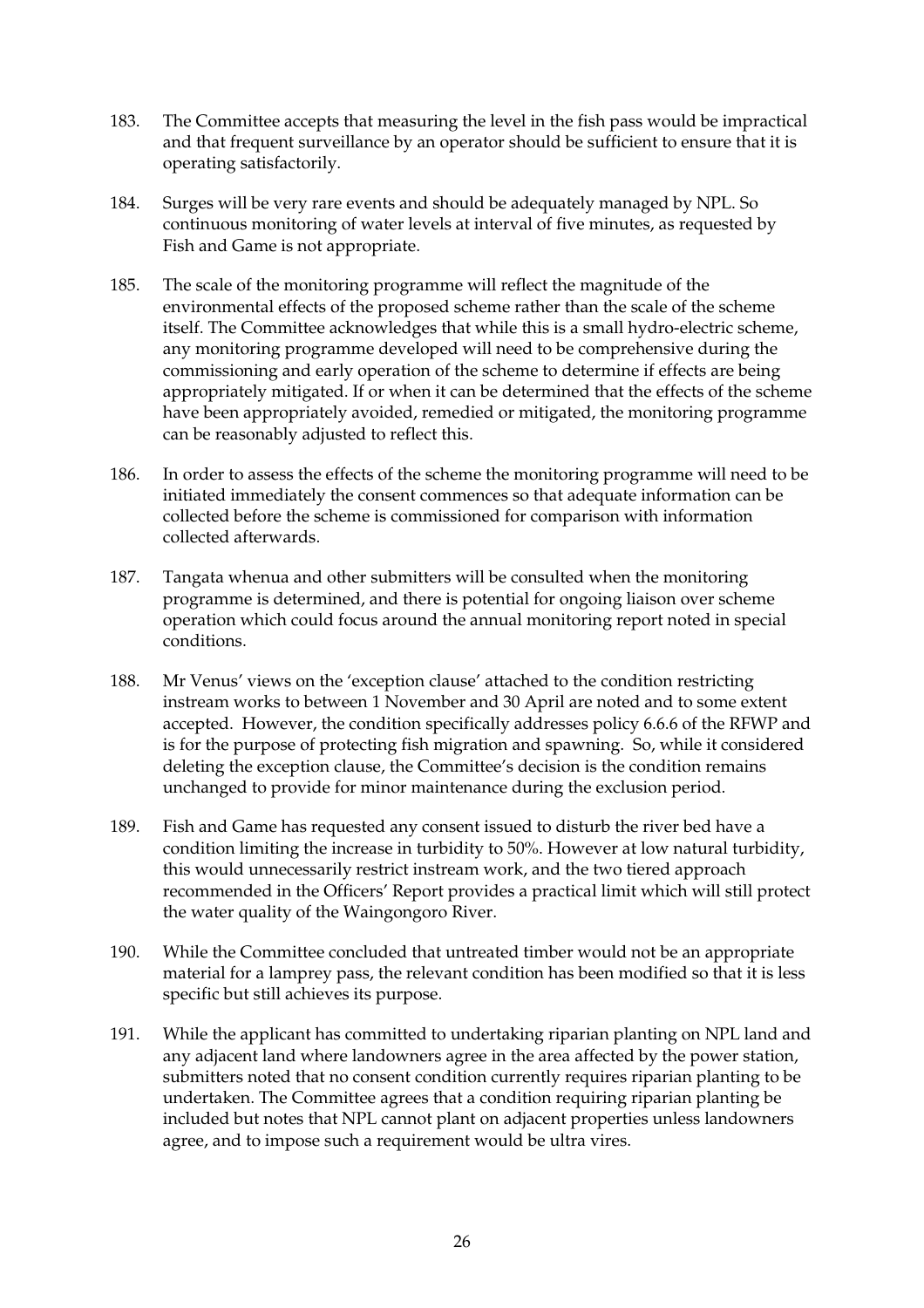# **Duration of Consent**

- 192. The applicant has requested that the duration of the consent be a maximum of 35 years to provide economic certainty for the scheme. The Officers' Report recommended a shorter consent duration of 15 years, which was largely supported by most submitters in the event that the consents were granted. The Committee agrees that a 15 year duration is too short to provide economic certainty but acknowledges that, due to the high values of the Waingongoro River and the submissions received, a 35 year duration is not appropriate.
- 193. The duration of the consents will be 21 years.
- 194. Provision for conditions to be reviewed will be more frequent than usual to allow for the actual effects of the scheme to be confirmed through monitoring and allow any outstanding issues to be addressed through the review process.
- 195. There will be provision for a review of conditions annually until the scheme has been operating for three years. Thereafter there will be provision for review of conditions at three yearly intervals.

# **Decision detail**

## **Application 3554 [consent 2299-3]: to dam the Waingongoro River**

Application 3554, to dam the Waingongoro River with a 6 metre high concrete weir for hydroelectric power generation purposes, is approved for a period to 1 June 2029 subject to the following conditions:

#### **General conditions**

- a) On receipt of a requirement from the Chief Executive, Taranaki Regional Council the consent holder shall, within the time specified in the requirement, supply the information required relating to the exercise of this consent.
- b) Unless it is otherwise specified in the conditions of this consent, compliance with any monitoring requirement imposed by this consent must be at the consent holder's own expense.
- c) The consent holder shall pay to the Council all required administrative charges fixed by the Council pursuant to section 36 in relation to:
	- i. the administration, monitoring and supervision of this consent; and
	- ii. charges authorised by regulations.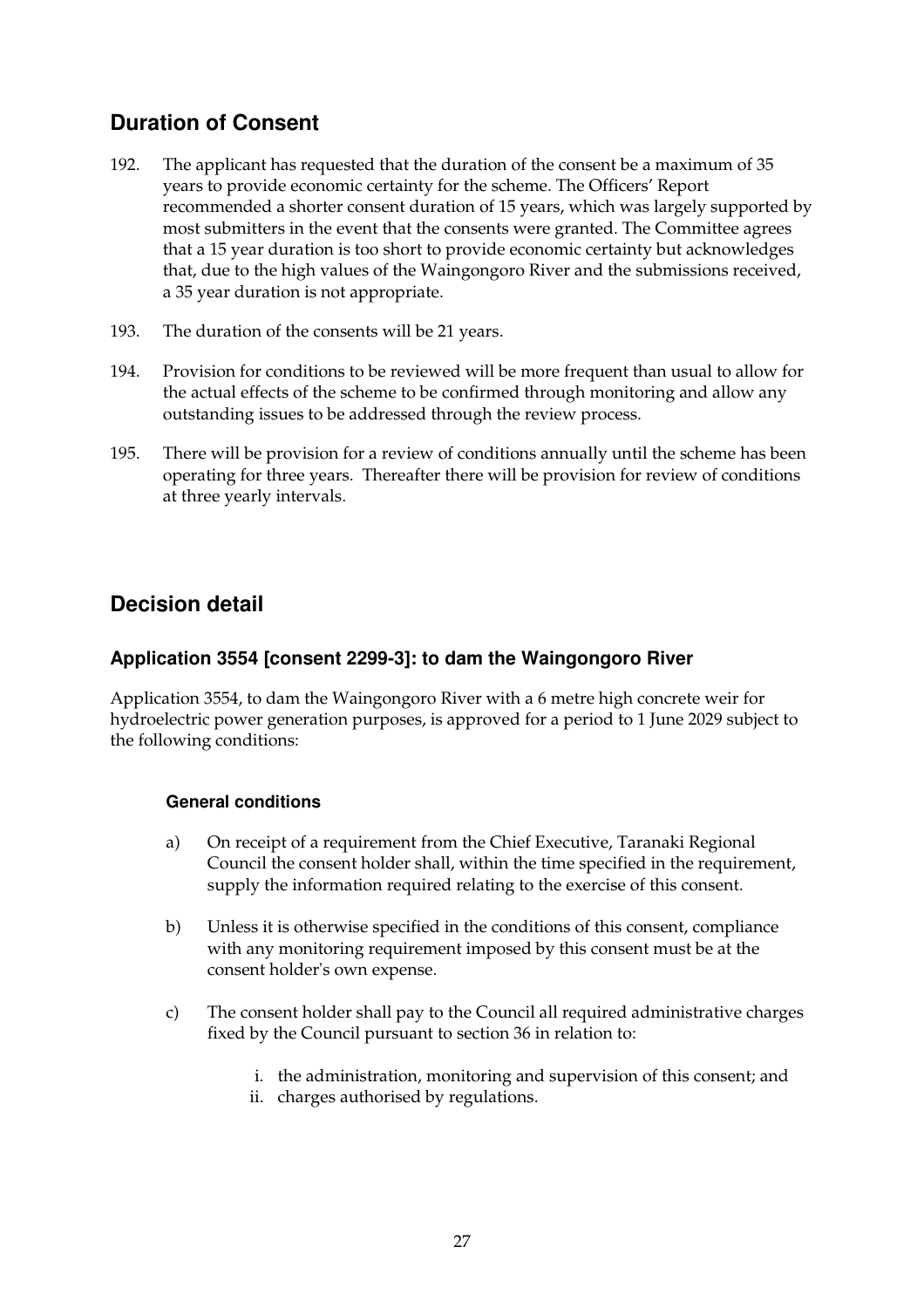#### **Special conditions**

1. In conjunction with special condition 13 of consent 6558-1 and special condition 11 of consent 7078-1, a monitoring programme shall be developed and undertaken in reasonable consultation with submitters. The monitoring programme shall ensure that the effects of this consent are adequately determined and monitored to the reasonable satisfaction of the Chief Executive, Taranaki Regional Council.

The monitoring programme shall commence within 6 months of the consent commencing [in terms of section 116 of the Resource Management Act] and shall include an assessment of:

- a. the impact of any increased periphyton growth, as a result of this consent, on recreation and amenity values;
- b. the formation of any sediment accumulation immediately below the weir and its effect on 'dam dropping';
- c. the impact of this consent on recreational activity [including fishing] in the residual flow reach;
- d. the impact of this consent on trout habitat in the residual flow reach; and
- e. the effect of this consent on fish passage.

The monitoring programme shall be reviewed and reported on annually.

- 2. In accordance with section 128 and section 129 of the Resource Management Act 1991, the Taranaki Regional Council may serve notice of its intention to review, amend, delete or add to the conditions of this resource consent by giving notice of review:
	- a. annually during the month of June until the June following the third anniversary of the scheme first operating; and/or
	- b. at three yearly intervals during the month of June after the June following the third anniversary of the scheme first operating;

for the purpose of ensuring that the conditions are adequate to deal with any adverse effects on the environment arising from the exercise of this resource consent, which were either not foreseen at the time the application was considered or which it was not appropriate to deal with at the time.

#### **Application 3555 [consent 6558-1]: to take and use water**

Application 3555, to take and use water from the Waingongoro River for hydroelectric power generation purposes, is approved for a period to 1 June 2029, subject to the following conditions: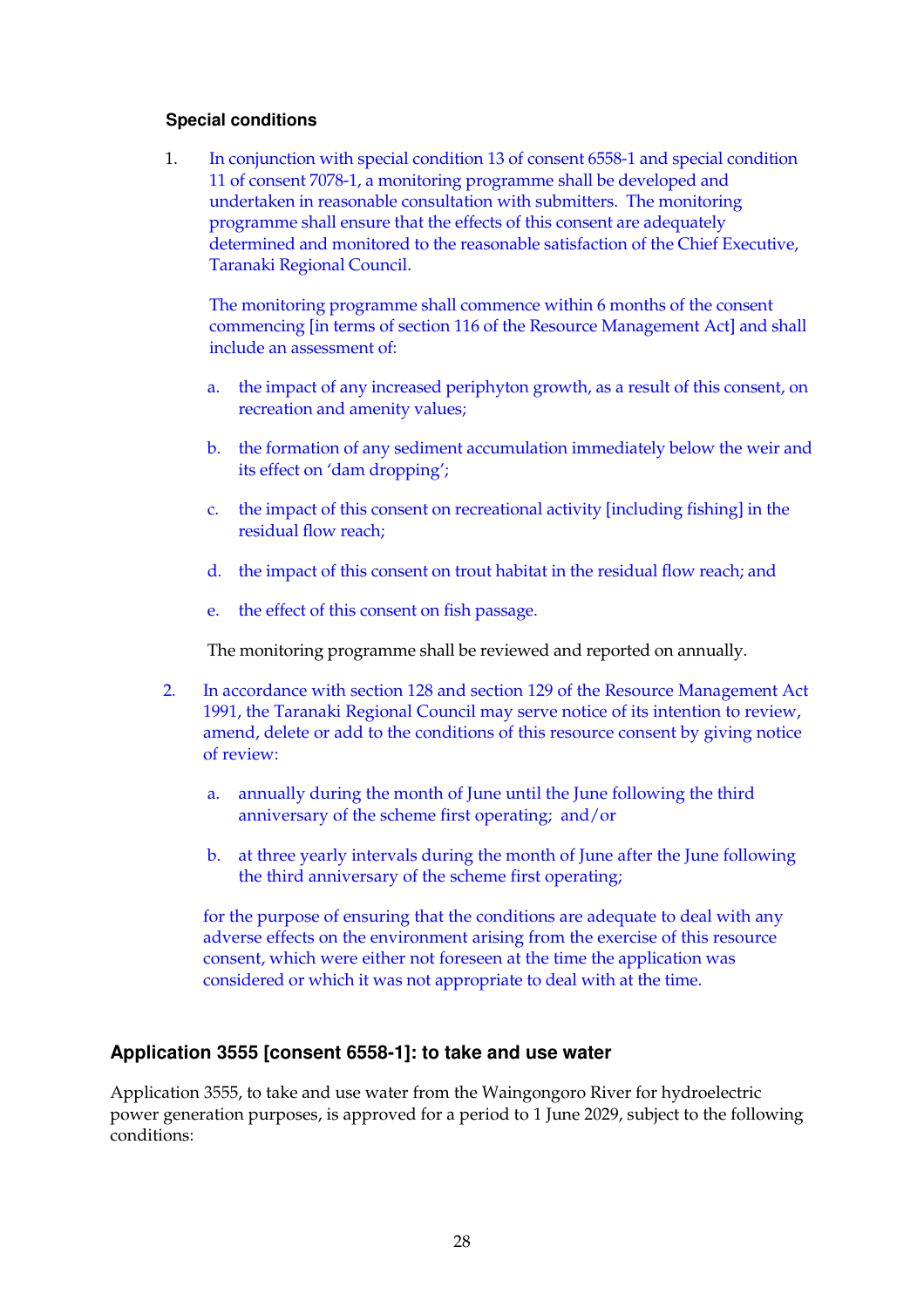#### **General conditions**

- a) On receipt of a requirement from the Chief Executive, Taranaki Regional Council the consent holder shall, within the time specified in the requirement, supply the information required relating to the exercise of this consent.
- b) Unless it is otherwise specified in the conditions of this consent, compliance with any monitoring requirement imposed by this consent must be at the consent holder's own expense.
- c) The consent holder shall pay to the Council all required administrative charges fixed by the Council pursuant to section 36 in relation to:
	- i. the administration, monitoring and supervision of this consent; and
	- ii. charges authorised by regulations.

#### **Special conditions**

- 1. The consent holder shall notify the Chief Executive, Taranaki Regional Council, in writing at least seven days prior to the exercise of this consent. Notification shall include the consent number and a brief description of the activity consented and be emailed to worknotification@trc.govt.nz.
- 2. The rate of taking shall not exceed 10 cubic metres per second.
- 3. The taking of water authorised by this consent shall be managed to ensure that the flow in the Waingongoro River immediately below the intake point is no less than 3000 litres per second. No taking shall occur when the flow is less than 3000 litres per second.
- 4. All water taken shall be discharged back into the river adjacent to the power house.
- 5. If a 'flushing flow' [defined as a flow over the weir that exceeds 14 cubic metres per second] does not occur during any continuous period of 15 days, the consent holder shall facilitate a flushing flow at the next opportunity. To facilitate a flushing flow the consent holder shall ensure that on the next occasion that the river flow exceeds 14 cubic metres per second, taking shall cease for 8 hours.
- 6. If the flow over the weir does not exceed 6 cubic metres per second during any continuous period of 14 days between 1 November and 30 April, the consent holder shall, within 24 hours, stop taking so that the entire river flow passes over the weir for at least 3 hours. Once a release flow has occurred, the 14 day period shall restart, irrespective of the total flow which passed over the weir during the release.
- 7. On up to 12 occasions per year the consent holder shall regulate, or stop, taking to allow a 'recreational flow' over the weir. A 'recreational' flow shall:
	- a. be the entire flow of the river;
	- b. occur for a maximum duration of 3 hours;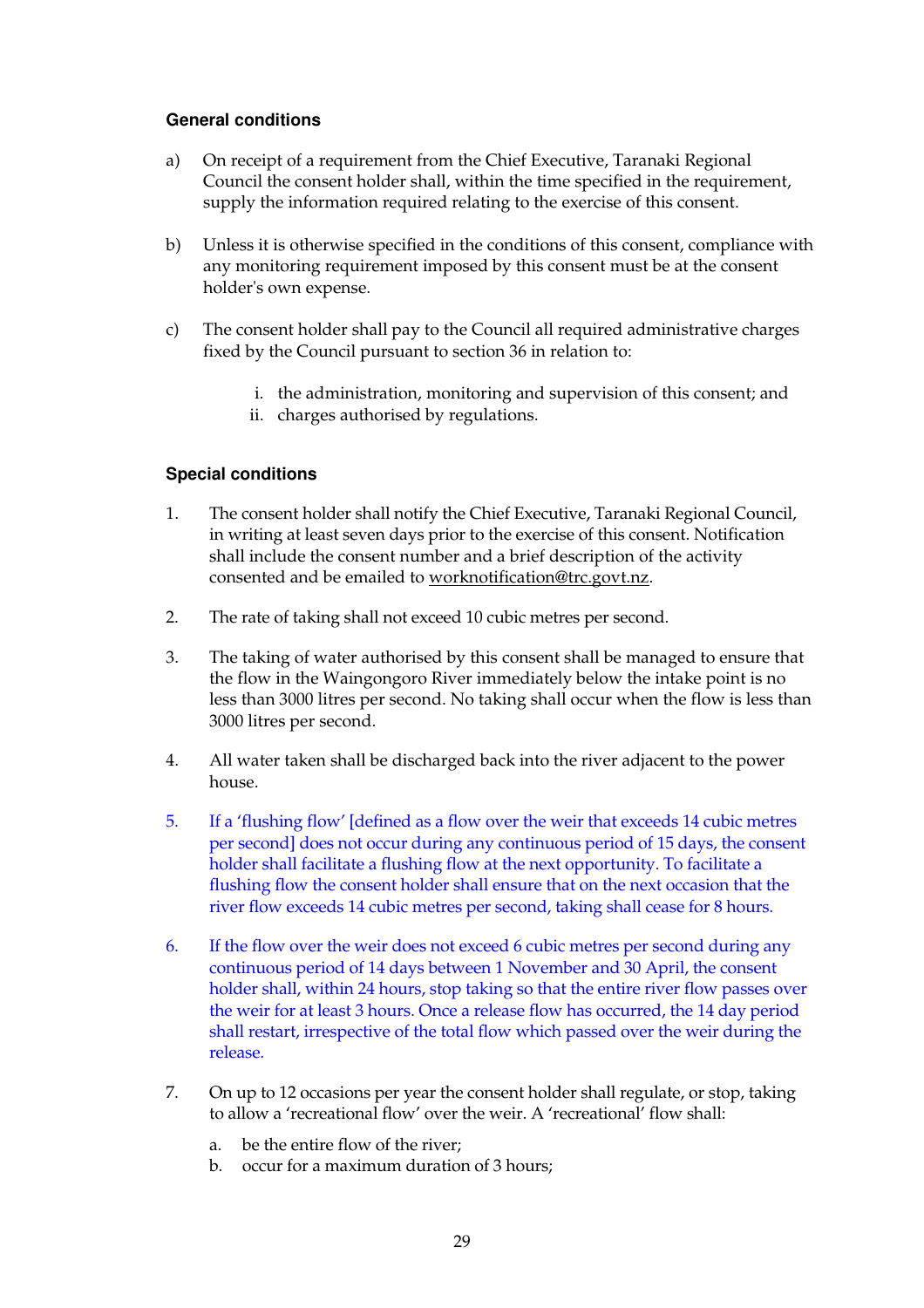- c. only occur at the written request of a person delegated to make such requests by the New Zealand Recreational Canoe Association, received by the consent holder no less than 48 hours beforehand; and
- d. occur at the time reasonably requested, or agreed to, by the organisation.
- 8. A log of recreational release flows shall be maintained and provided to the Chief Executive, Taranaki Regional Council and/or the New Zealand Recreational Canoe Association upon request. Such a log shall include:
	- a. name of person making the request;
	- b. date and time the request was made;
	- c. date of release flow;
	- d. time and duration of release flow; and
	- e. maximum flow released.
- 9. The consent holder shall measure and electronically record at intervals not exceeding 15 minute intervals the:
	- rate that water is taken from the Waingongoro River to an accuracy of  $\pm 5\%$ ;
	- flow in the Waingongoro River immediately downstream of the weir to an accuracy of  $\pm 10\%$ ;

and shall provide these records to the Chief Executive, Taranaki Regional Council, at three monthly intervals or upon reasonable request.

- 10. The intake shall be screened with a screen having a maximum aperture dimension of 30 mm. The maximum through screen velocity shall be 0.3 metres per second.
- 11. That start-up and shutdown of the power station shall not generate a change in water level [including both positive and negative surge waves] in excess of 200 mm in height downstream of the weir or power station discharge.
- 12. That an emergency backup system (power and communication) be installed prior to commissioning of the scheme to ensure that generation can continue to be managed during emergency situations for up to 48 hours.
- 13. In conjunction with special condition 1 of consent 2299-3 and special condition 11 of consent 7078-1, a monitoring programme shall be developed and undertaken in reasonable consultation with submitters. The monitoring programme shall ensure that the effects of this consent are adequately determined and monitored to the reasonable satisfaction of the Chief Executive, Taranaki Regional Council.

The monitoring programme shall commence within 6 months of the consent commencing [in terms of section 116 of the Resource Management Act] and shall include an assessment of:

- a) the impact of any increased periphyton growth, as a result of this consent, on recreation and amenity values;
- b) the formation of any sediment accumulation immediately below the weir and its effect on 'dam dropping';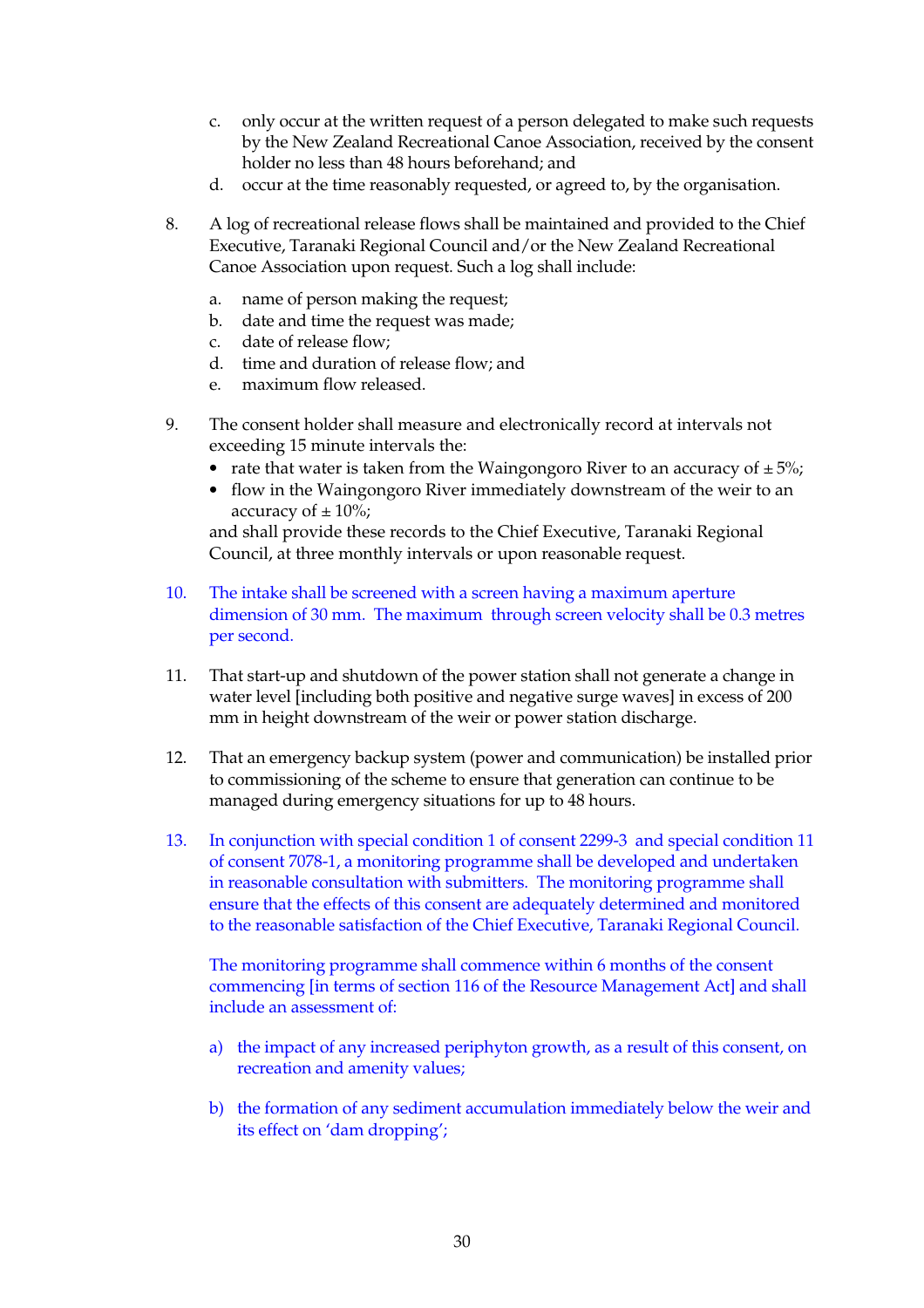- c) the impact of this consent on recreational activity [including fishing] in the residual flow reach;
- d) the impact of this consent on trout habitat in the residual flow reach; and
- e) the effect of this consent on fish passage.

The monitoring programme shall be reviewed and reported on annually.

- 14. The consent holder shall undertake riparian planting on any land owned by the consent holder, and on any adjacent land where individual landowners provide written agreement, in the area that is affected by the power scheme. The purpose of the planting shall be to mitigate the environmental effects of the water take. The planting shall include fencing, planting and on-going maintenance of the riparian area for the duration of the consent.
- 15. This consent shall lapse on the expiry of five years after the date of issue of this consent, unless the consent is given effect to before the end of that period or the Taranaki Regional Council fixes a longer period pursuant to section 125(1)(b) of the Resource Management Act 1991.
- 16. In accordance with section 128 and section 129 of the Resource Management Act 1991, the Taranaki Regional Council may serve notice of its intention to review, amend, delete or add to the conditions of this resource consent by giving notice of review:
	- a. annually during the month of June until the June following the third anniversary of the scheme first operating; and/or
	- b. at three yearly intervals during the month of June after the June following the third anniversary of the scheme first operating;

for the purpose of ensuring that the conditions are adequate to deal with any adverse effects on the environment arising from the exercise of this resource consent, which were either not foreseen at the time the application was considered or which it was not appropriate to deal with at the time.

## **Application 4558 [consent 7078-1]: to erect, place, use and maintain a dam**

Application 4558, to erect, place, use and maintain a concrete weir and ancillary structures in the Waingongoro River; and to undertake excavation and disturbance of the river bed that is directly associated with that activity, for hydroelectric power generation purposes, is approved for a period to 1 June 2029, subject to the following conditions:

#### **General conditions**

a) On receipt of a requirement from the Chief Executive, Taranaki Regional Council the consent holder shall, within the time specified in the requirement, supply the information required relating to the exercise of this consent.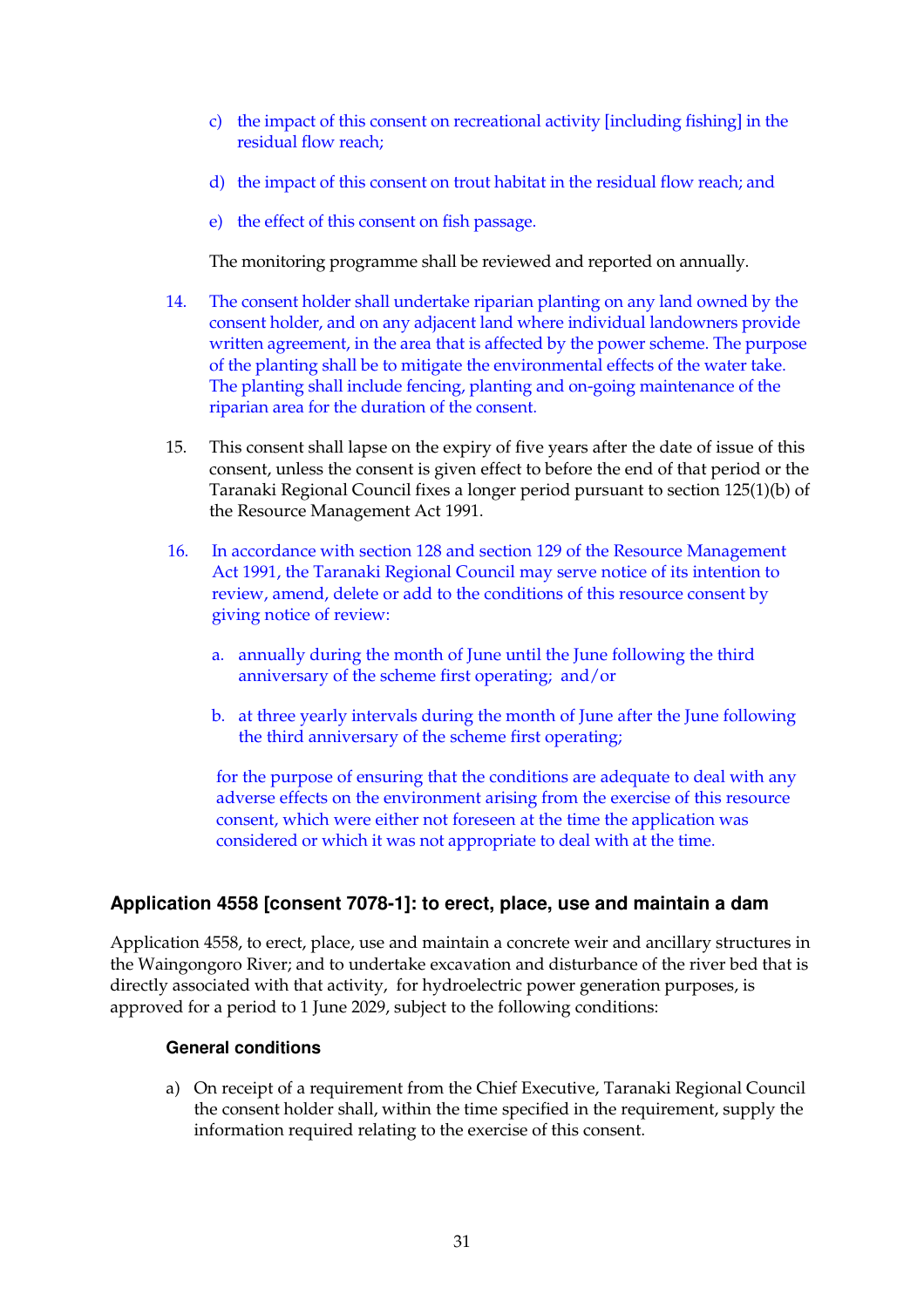- b) Unless it is otherwise specified in the conditions of this consent, compliance with any monitoring requirement imposed by this consent must be at the consent holder's own expense.
- c) The consent holder shall pay to the Council all required administrative charges fixed by the Council pursuant to section 36 in relation to:
	- i. the administration, monitoring and supervision of this consent; and
	- ii. charges authorised by regulations.

#### **Special conditions**

- 1. Notwithstanding any other condition of this consent the consent holder shall at all times adopt the best practicable option, as defined in section 2 of the Resource Management Act 1991, to prevent or minimise any adverse effects on the environment from the exercise of this resource consent.
- 2. The exercise of this consent shall be undertaken substantially in accordance with the documentation submitted in support of application 4558. In the case of any contradiction between the documentation submitted in support of application 4558 and the conditions of this consent, the conditions of this consent shall prevail.
- 3. The consent holder shall notify the Chief Executive, Taranaki Regional Council, in writing at least seven days prior to the exercise of this consent and at least 48 hours prior to and upon completion of any maintenance works which would involve disturbance of or deposition to the river bed or discharges to water. Notification shall include the consent number and a brief description of the activity consented and be emailed to worknotification@trc.govt.nz.
- 4. Any disturbance of parts of the riverbed covered by water and/or any works which may result in downstream discolouration of water shall be undertaken only between 1 November and 30 April, except where this requirement is waived in writing by the Chief Executive, Taranaki Regional Council.
- 5. The consent holder shall take all reasonable steps to:
	- a. minimise the amount of sediment discharged to the river;
	- b. minimise the amount of sediment that becomes suspended in the river; and
	- c. mitigate the effects of any sediment in the river.

Undertaking work in accordance with *Guidelines for Earthworks in the Taranaki region,* by the Taranaki Regional Council, will achieve compliance with this condition.

6. After allowing for reasonable mixing, within a mixing zone extending 100 metres downstream of any discharge , that discharge shall not give rise to either of the following effects in the receiving waters of the of the Waingongoro River: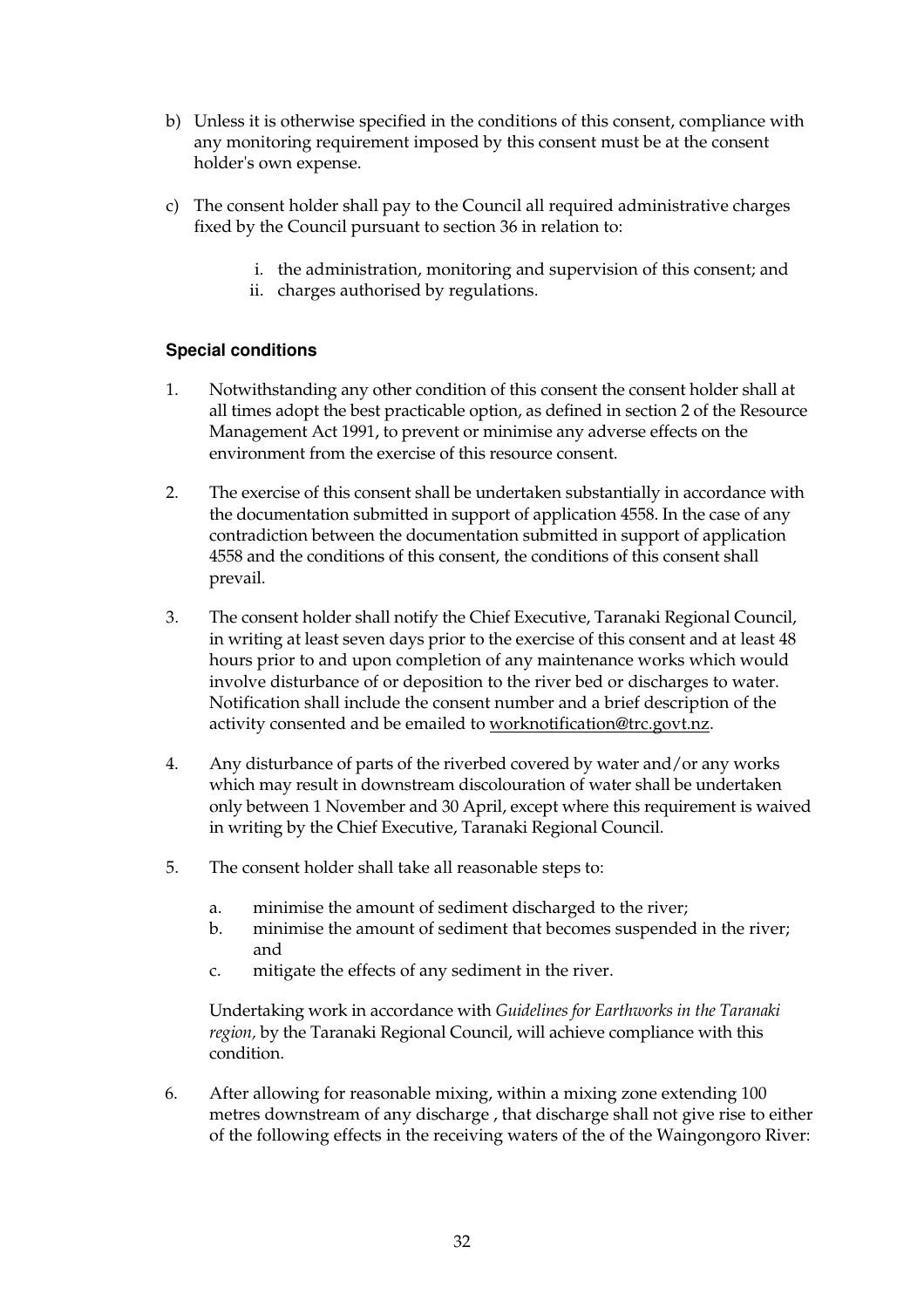- a. an increase in suspended solids concentration in excess of  $10 \text{ gm}^3$ , when the stream turbidity as measured immediately upstream of the discharge point in the Waingongoro River is equal to or less than 5 NTU [nephelometric turbidity units]; or
- b. an increase in turbidity of more than 50% when the stream turbidity as measured immediately upstream of the discharge point in the Waingongoro River is greater than 5 NTU [nephelometric turbidity units].
- 7. The consent holder shall ensure that the area and volume of river bed disturbance shall be the practical minimum necessary to achieve its purpose. Any areas which are disturbed shall, as far as practicable, be reinstated.
- 8. Within one year of the commencement of this consent the consent holder shall modify the existing fish pass by:
	- Extending the bottom of the fish pass and adjusting weir heights to get a 7.9 degree gradient throughout the fish pass; and
	- Forming a rock ramp in each concrete pool that generates a central channel with emergent rocks on each side.
- 9. Within one year of the commencement of this consent the consent holder shall construct an angled, rounded timber baffle 2m long [or similar structure that achieves the same effect], which can be placed on the dam crest, to provide for lamprey passage past the weir. This is to be installed and operative during the lamprey migration season defined as 1 June to 30 September each year.
- 10. The structure authorised by this consent shall not significantly affect the passage of the following target fish species:
	- Brown trout
	- Rainbow trout
	- Torrentfish
	- Smelt
	- Inanga
	- Redfin bullies;

as determined by a specific monitoring programme undertaken to determine fish passage in the immediate vicinity of the weir as well as changes in target fish distribution throughout the upstream catchment. Notwithstanding special condition 8 above, if monitoring confirms the fish pass is not providing adequate passage for any target fish species, further changes to the fish pass may be required within three months or a time reasonably agreed by the Chief Executive, Taranaki Regional Council.

11. In conjunction with special condition 1 of consent 2299-3 and special condition 13 of consent 7078-1, a monitoring programme shall be developed and undertaken in reasonable consultation with submitters. The monitoring programme shall ensure that the effects of this consent are adequately determined and monitored to the reasonable satisfaction of the Chief Executive, Taranaki Regional Council

The monitoring programme shall commence within 6 months of the consent commencing [in terms of section 116 of the Resource Management Act] and shall include an assessment of: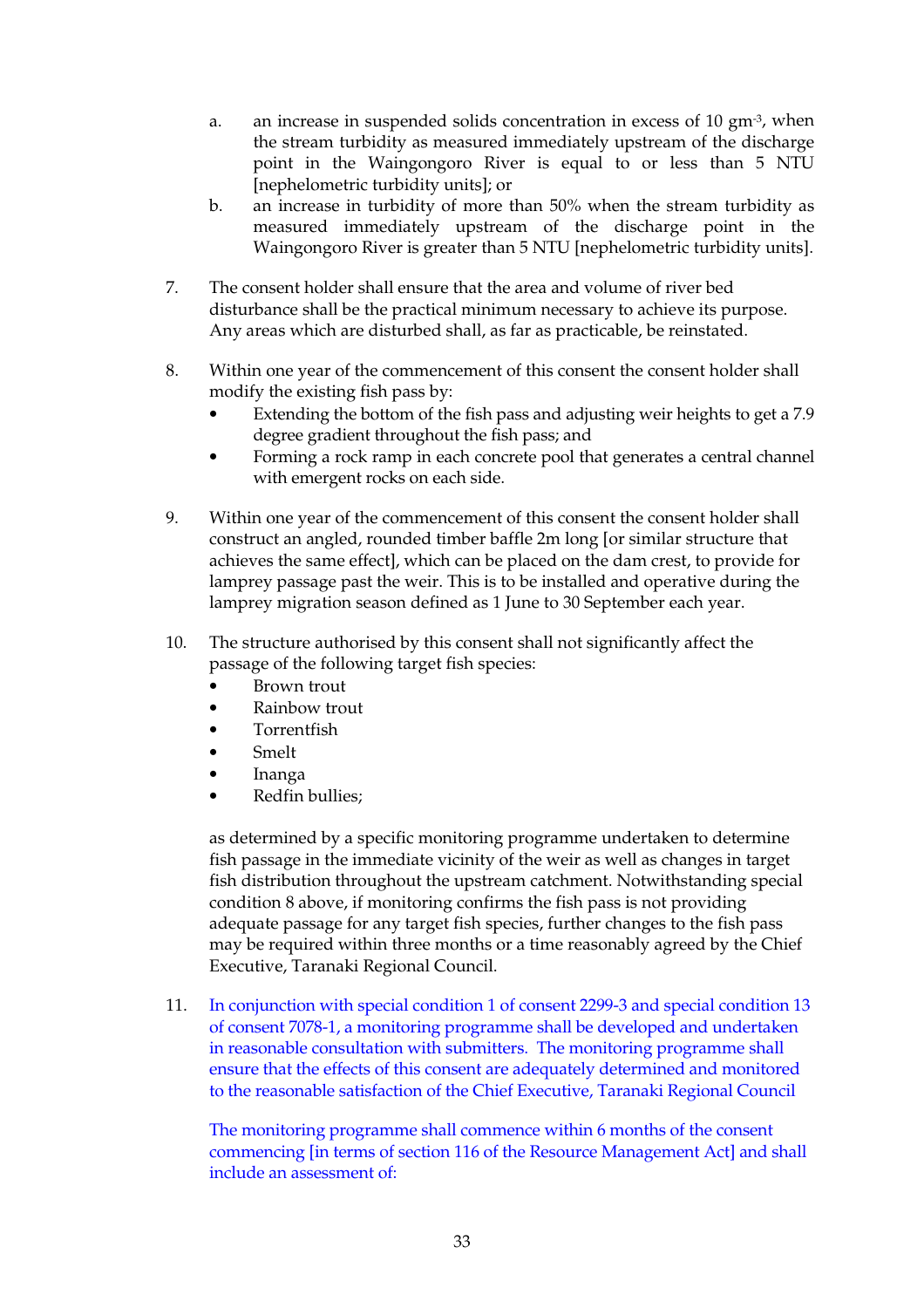- a. the impact of any increased periphyton growth, as a result of this consent, on recreation and amenity values;
- b. the formation of any sediment accumulation immediately below the weir and its effect on 'dam dropping';
- c. the impact of this consent on recreational activity [including fishing] in the residual flow reach;
- d. the impact of this consent on trout habitat in the residual flow reach; and
- e. the effect of this consent on fish passage.

The monitoring programme shall be reviewed and reported on annually.

- 12. In the event that any archaeological remains are discovered as a result of works authorised by this consent in the river bed, the works shall cease immediately at the affected site and Tangata Whenua and the Chief Executive, Taranaki Regional Council, shall be notified within one working day. Works may recommence at the affected area when advised to do so by the Chief Executive, Taranaki Regional Council. Such advice shall be given after the Chief Executive has considered: Tangata Whenua interest and values, the consent holder's interests, the interests of the public generally, and any archaeological or scientific evidence. The New Zealand Police, Coroner, and Historic Places Trust shall also be contacted as appropriate, and the work shall not recommence in the affected area until any necessary statutory authorisations or consents have been obtained.
- 13. The weir and associated structures shall not cause any significant erosion of the river bed or banks.
- 14. A report investigating erosion of the river bed and banks for a distance of 100 m downstream of the weir shall be provided to the Chief Executive, Taranaki Regional Council within one year of the commencement of this consent. The report shall be prepared by a suitably qualified river engineer and shall detail:
	- a. existing erosion of the river bed and banks;
	- b. the potential for further erosion;
	- c. the impact of existing and potential erosion on any land, the weir and any wāhi tapu site [including urupa];
	- d. the extent that the erosion may be caused by any structures authorised by this consent; and
	- e. recommendations for any work to mitigate erosion.
- 15. In accordance with section 128 and section 129 of the Resource Management Act 1991, the Taranaki Regional Council may serve notice of its intention to review, amend, delete or add to the conditions of this resource consent by giving notice of review:
	- a. annually during the month of June until the June following the third anniversary of the scheme first operating; and/or